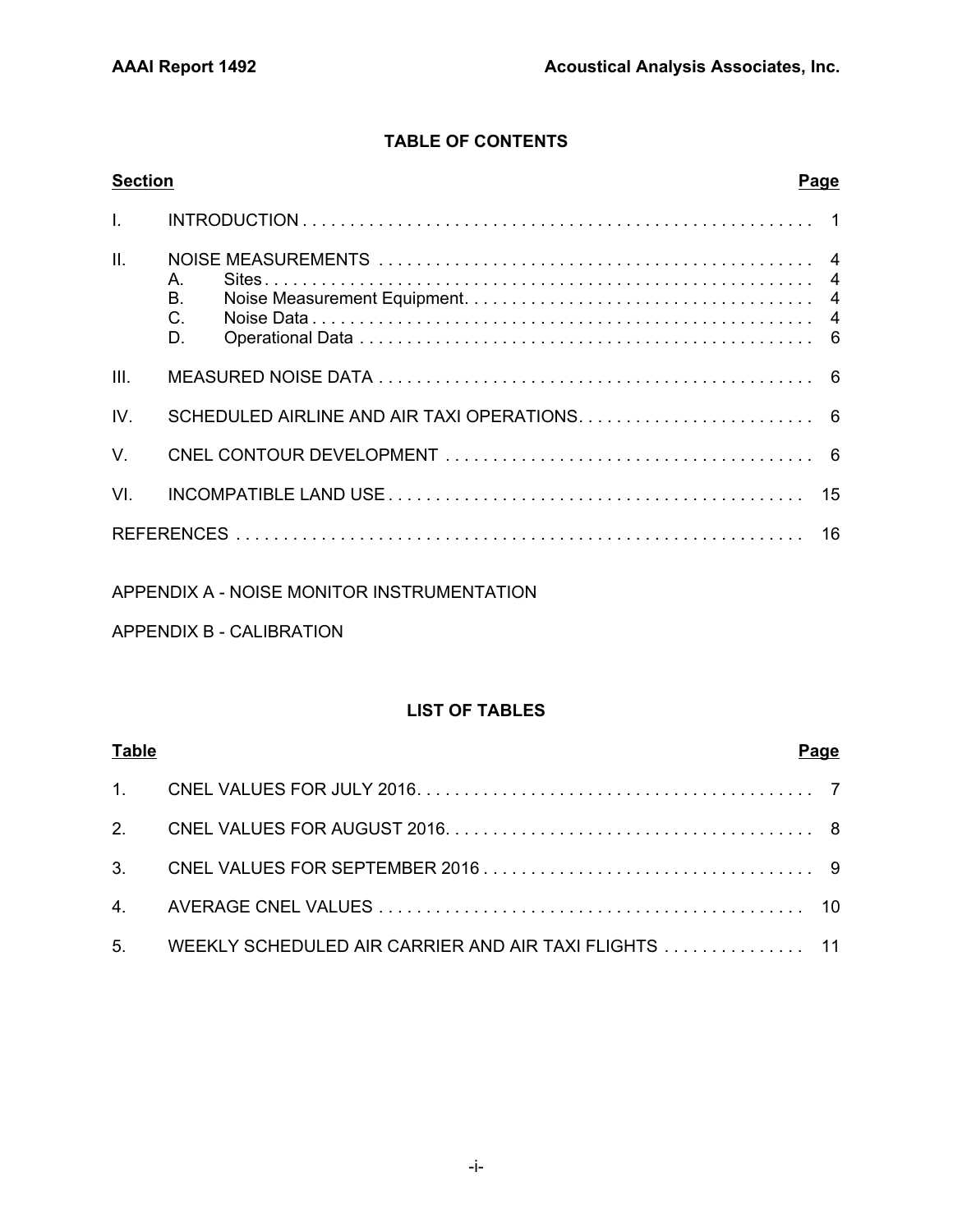## **TABLE OF CONTENTS**

| <b>Section</b>  | <b>Page</b>                  |
|-----------------|------------------------------|
|                 |                              |
| $\mathbf{II}$ . | $A_{1}$<br>Β.<br>$C$ .<br>D. |
| III.            |                              |
| IV.             |                              |
| $V_{\perp}$     |                              |
| VI.             |                              |
|                 |                              |

#### APPENDIX A - NOISE MONITOR INSTRUMENTATION

## APPENDIX B - CALIBRATION

#### **LIST OF TABLES**

| <b>Table</b> |                                                         | Page |
|--------------|---------------------------------------------------------|------|
|              |                                                         |      |
|              |                                                         |      |
|              |                                                         |      |
|              |                                                         |      |
|              | 5. WEEKLY SCHEDULED AIR CARRIER AND AIR TAXI FLIGHTS 11 |      |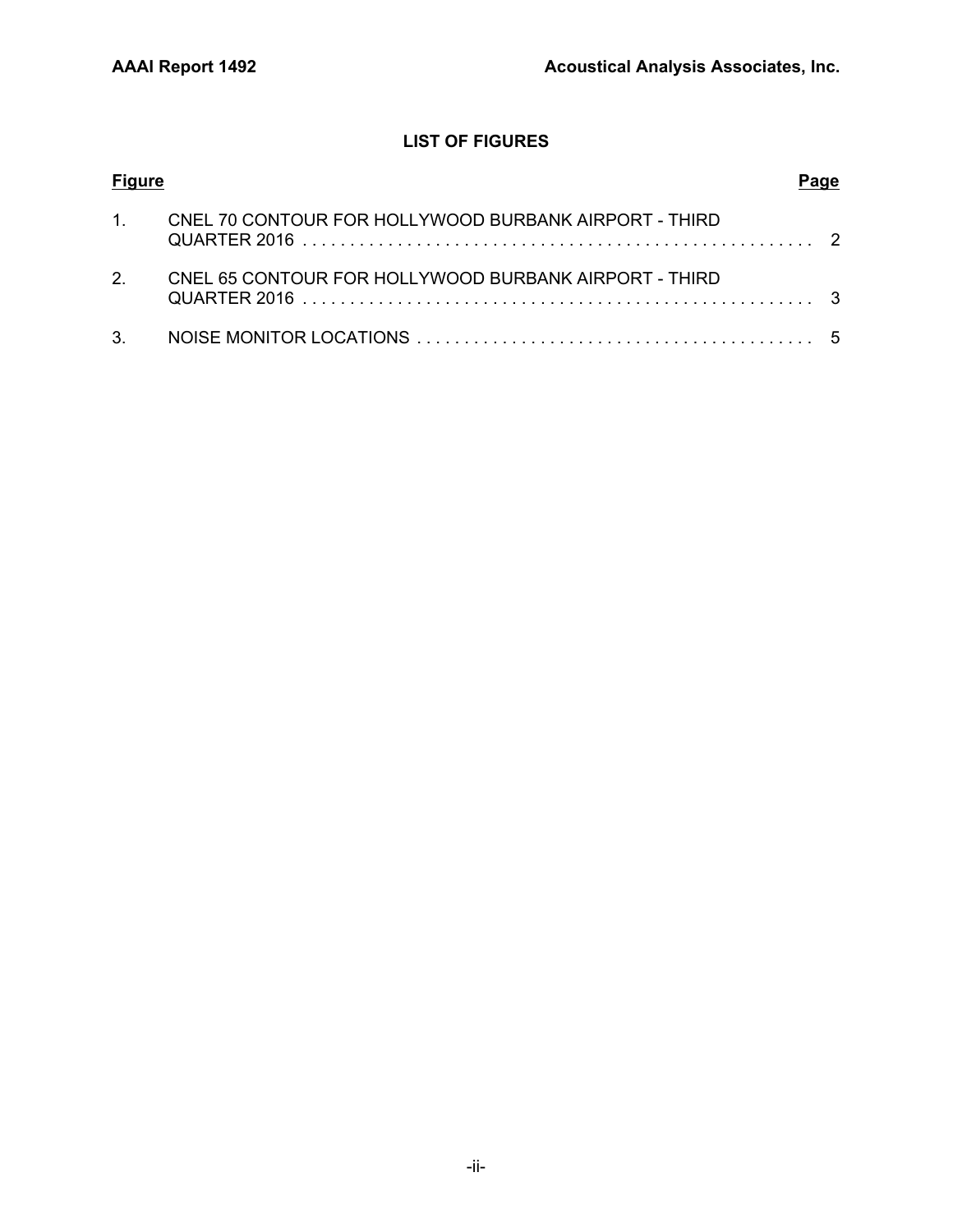## **LIST OF FIGURES**

| <b>Figure</b> |                                                       |  |
|---------------|-------------------------------------------------------|--|
| $\mathbf{1}$  | CNEL 70 CONTOUR FOR HOLLYWOOD BURBANK AIRPORT - THIRD |  |
| $\mathcal{P}$ | CNEL 65 CONTOUR FOR HOLLYWOOD BURBANK AIRPORT - THIRD |  |
|               |                                                       |  |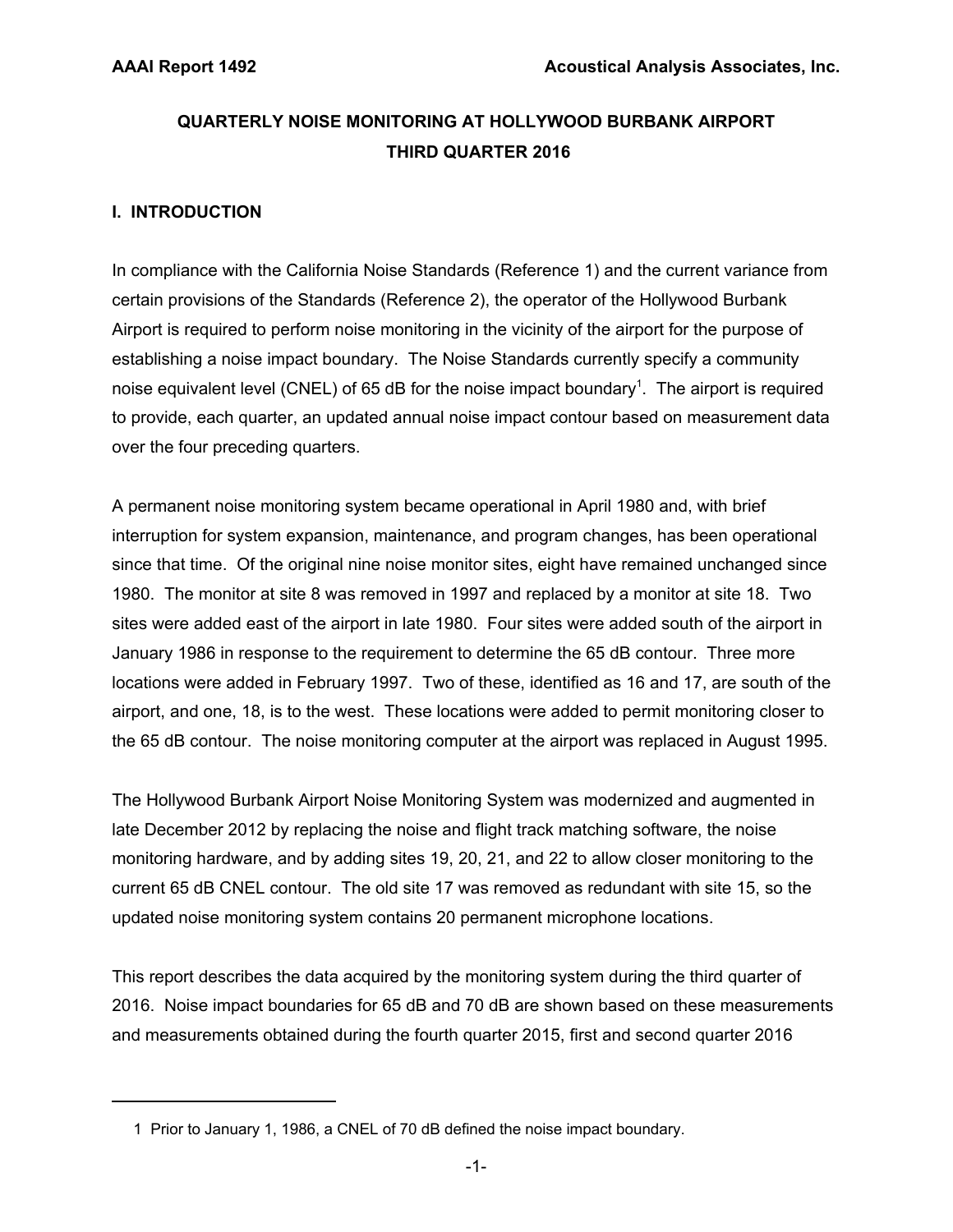## **QUARTERLY NOISE MONITORING AT HOLLYWOOD BURBANK AIRPORT THIRD QUARTER 2016**

## **I. INTRODUCTION**

In compliance with the California Noise Standards (Reference 1) and the current variance from certain provisions of the Standards (Reference 2), the operator of the Hollywood Burbank Airport is required to perform noise monitoring in the vicinity of the airport for the purpose of establishing a noise impact boundary. The Noise Standards currently specify a community noise equivalent level (CNEL) of 65 dB for the noise impact boundary<sup>1</sup>. The airport is required to provide, each quarter, an updated annual noise impact contour based on measurement data over the four preceding quarters.

A permanent noise monitoring system became operational in April 1980 and, with brief interruption for system expansion, maintenance, and program changes, has been operational since that time. Of the original nine noise monitor sites, eight have remained unchanged since 1980. The monitor at site 8 was removed in 1997 and replaced by a monitor at site 18. Two sites were added east of the airport in late 1980. Four sites were added south of the airport in January 1986 in response to the requirement to determine the 65 dB contour. Three more locations were added in February 1997. Two of these, identified as 16 and 17, are south of the airport, and one, 18, is to the west. These locations were added to permit monitoring closer to the 65 dB contour. The noise monitoring computer at the airport was replaced in August 1995.

The Hollywood Burbank Airport Noise Monitoring System was modernized and augmented in late December 2012 by replacing the noise and flight track matching software, the noise monitoring hardware, and by adding sites 19, 20, 21, and 22 to allow closer monitoring to the current 65 dB CNEL contour. The old site 17 was removed as redundant with site 15, so the updated noise monitoring system contains 20 permanent microphone locations.

This report describes the data acquired by the monitoring system during the third quarter of 2016. Noise impact boundaries for 65 dB and 70 dB are shown based on these measurements and measurements obtained during the fourth quarter 2015, first and second quarter 2016

 <sup>1</sup> Prior to January 1, 1986, a CNEL of 70 dB defined the noise impact boundary.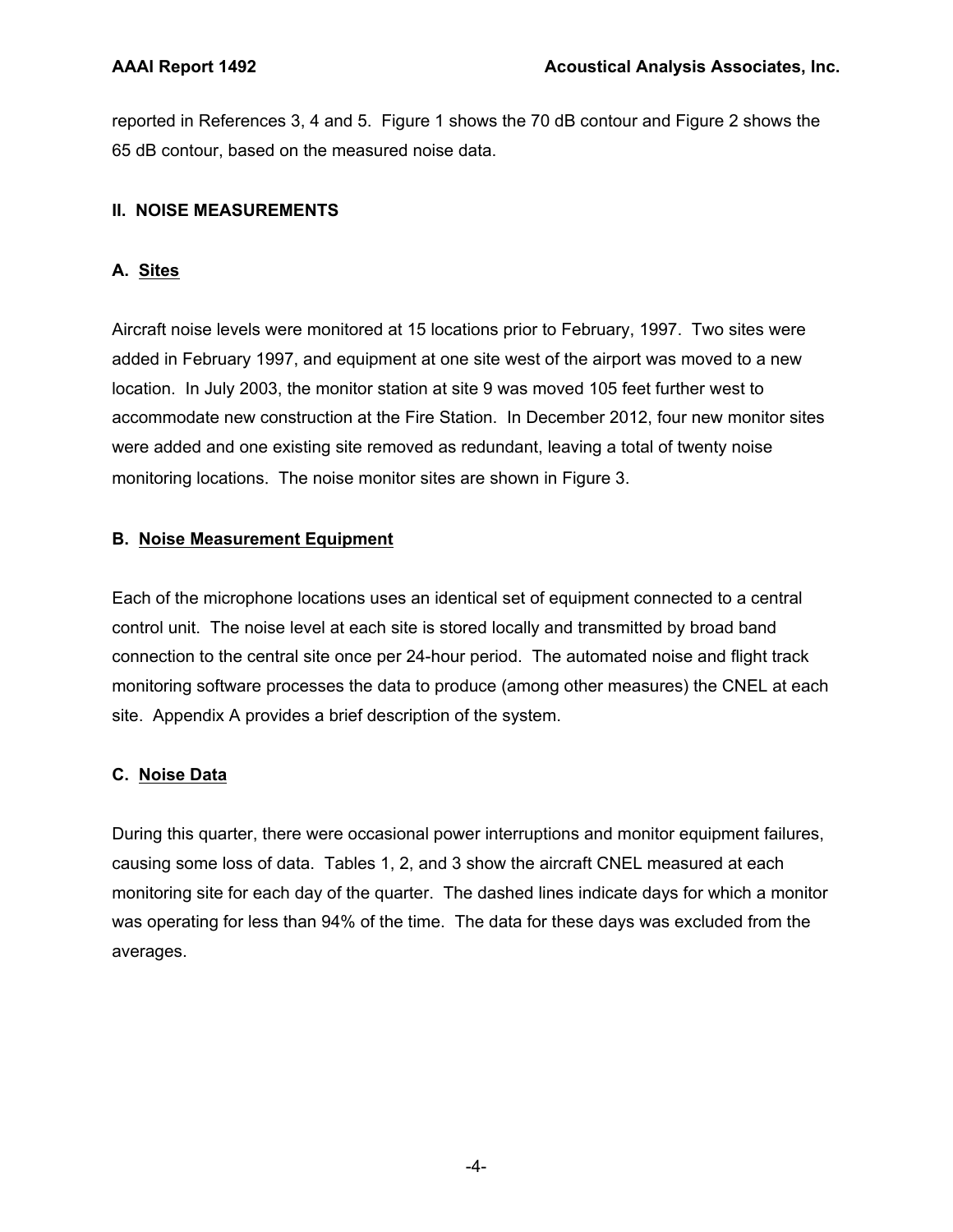reported in References 3, 4 and 5. Figure 1 shows the 70 dB contour and Figure 2 shows the 65 dB contour, based on the measured noise data.

### **II. NOISE MEASUREMENTS**

## **A. Sites**

Aircraft noise levels were monitored at 15 locations prior to February, 1997. Two sites were added in February 1997, and equipment at one site west of the airport was moved to a new location. In July 2003, the monitor station at site 9 was moved 105 feet further west to accommodate new construction at the Fire Station. In December 2012, four new monitor sites were added and one existing site removed as redundant, leaving a total of twenty noise monitoring locations. The noise monitor sites are shown in Figure 3.

#### **B. Noise Measurement Equipment**

Each of the microphone locations uses an identical set of equipment connected to a central control unit. The noise level at each site is stored locally and transmitted by broad band connection to the central site once per 24-hour period. The automated noise and flight track monitoring software processes the data to produce (among other measures) the CNEL at each site. Appendix A provides a brief description of the system.

## **C. Noise Data**

During this quarter, there were occasional power interruptions and monitor equipment failures, causing some loss of data. Tables 1, 2, and 3 show the aircraft CNEL measured at each monitoring site for each day of the quarter. The dashed lines indicate days for which a monitor was operating for less than 94% of the time. The data for these days was excluded from the averages.

-4-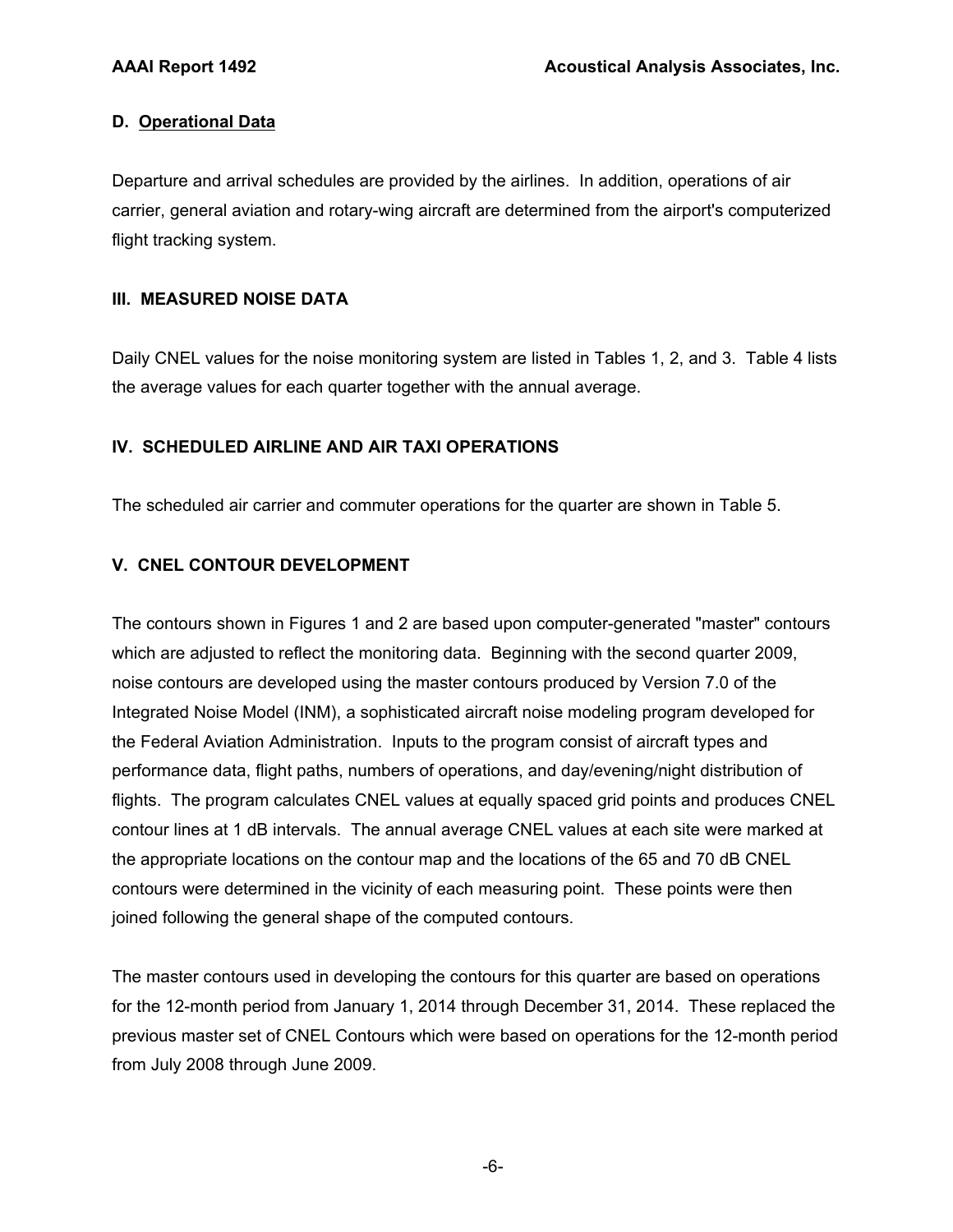#### **D. Operational Data**

Departure and arrival schedules are provided by the airlines. In addition, operations of air carrier, general aviation and rotary-wing aircraft are determined from the airport's computerized flight tracking system.

#### **III. MEASURED NOISE DATA**

Daily CNEL values for the noise monitoring system are listed in Tables 1, 2, and 3. Table 4 lists the average values for each quarter together with the annual average.

#### **IV. SCHEDULED AIRLINE AND AIR TAXI OPERATIONS**

The scheduled air carrier and commuter operations for the quarter are shown in Table 5.

#### **V. CNEL CONTOUR DEVELOPMENT**

The contours shown in Figures 1 and 2 are based upon computer-generated "master" contours which are adjusted to reflect the monitoring data. Beginning with the second quarter 2009, noise contours are developed using the master contours produced by Version 7.0 of the Integrated Noise Model (INM), a sophisticated aircraft noise modeling program developed for the Federal Aviation Administration. Inputs to the program consist of aircraft types and performance data, flight paths, numbers of operations, and day/evening/night distribution of flights. The program calculates CNEL values at equally spaced grid points and produces CNEL contour lines at 1 dB intervals. The annual average CNEL values at each site were marked at the appropriate locations on the contour map and the locations of the 65 and 70 dB CNEL contours were determined in the vicinity of each measuring point. These points were then joined following the general shape of the computed contours.

The master contours used in developing the contours for this quarter are based on operations for the 12-month period from January 1, 2014 through December 31, 2014. These replaced the previous master set of CNEL Contours which were based on operations for the 12-month period from July 2008 through June 2009.

-6-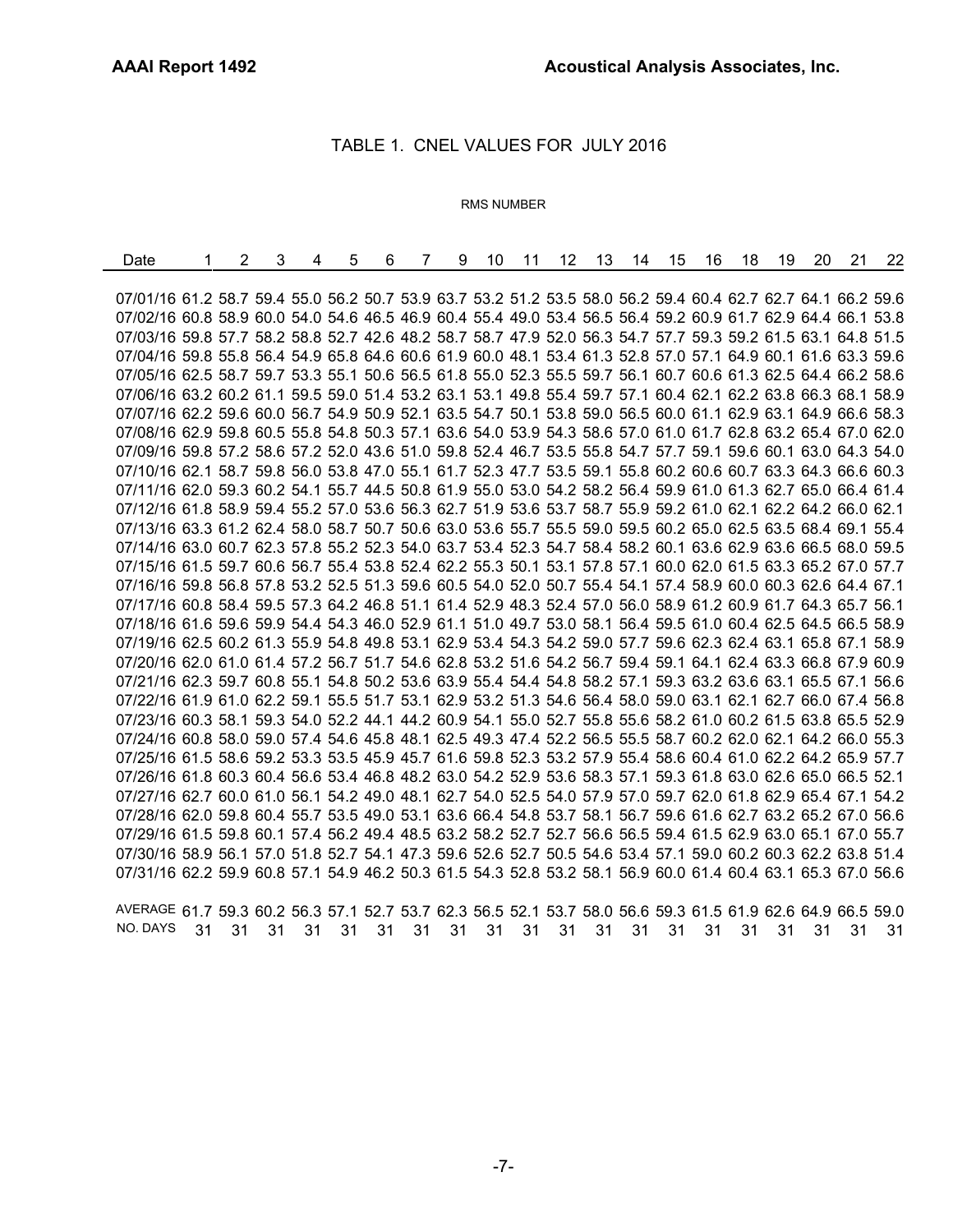÷,

#### TABLE 1. CNEL VALUES FOR JULY 2016

#### RMS NUMBER

| Date                                                                                                         | $\overline{2}$ | 3 | 4 | 5 | 6 | $\overline{7}$ | 9 | 10 | 11 | 12 | 13 | 14 | 15 | 16 | 18 | 19 | 20 | 21 | 22 |
|--------------------------------------------------------------------------------------------------------------|----------------|---|---|---|---|----------------|---|----|----|----|----|----|----|----|----|----|----|----|----|
|                                                                                                              |                |   |   |   |   |                |   |    |    |    |    |    |    |    |    |    |    |    |    |
| 07/01/16 61.2 58.7 59.4 55.0 56.2 50.7 53.9 63.7 53.2 51.2 53.5 58.0 56.2 59.4 60.4 62.7 62.7 64.1 66.2 59.6 |                |   |   |   |   |                |   |    |    |    |    |    |    |    |    |    |    |    |    |
| 07/02/16 60.8 58.9 60.0 54.0 54.6 46.5 46.9 60.4 55.4 49.0 53.4 56.5 56.4 59.2 60.9 61.7 62.9 64.4 66.1 53.8 |                |   |   |   |   |                |   |    |    |    |    |    |    |    |    |    |    |    |    |
| 07/03/16 59.8 57.7 58.2 58.8 52.7 42.6 48.2 58.7 58.7 47.9 52.0 56.3 54.7 57.7 59.3 59.2 61.5 63.1 64.8 51.5 |                |   |   |   |   |                |   |    |    |    |    |    |    |    |    |    |    |    |    |
| 07/04/16 59.8 55.8 56.4 54.9 65.8 64.6 60.6 61.9 60.0 48.1 53.4 61.3 52.8 57.0 57.1 64.9 60.1 61.6 63.3 59.6 |                |   |   |   |   |                |   |    |    |    |    |    |    |    |    |    |    |    |    |
| 07/05/16 62.5 58.7 59.7 53.3 55.1 50.6 56.5 61.8 55.0 52.3 55.5 59.7 56.1 60.7 60.6 61.3 62.5 64.4 66.2 58.6 |                |   |   |   |   |                |   |    |    |    |    |    |    |    |    |    |    |    |    |
| 07/06/16 63.2 60.2 61.1 59.5 59.0 51.4 53.2 63.1 53.1 49.8 55.4 59.7 57.1 60.4 62.1 62.2 63.8 66.3 68.1 58.9 |                |   |   |   |   |                |   |    |    |    |    |    |    |    |    |    |    |    |    |
| 07/07/16 62.2 59.6 60.0 56.7 54.9 50.9 52.1 63.5 54.7 50.1 53.8 59.0 56.5 60.0 61.1 62.9 63.1 64.9 66.6 58.3 |                |   |   |   |   |                |   |    |    |    |    |    |    |    |    |    |    |    |    |
| 07/08/16 62.9 59.8 60.5 55.8 54.8 50.3 57.1 63.6 54.0 53.9 54.3 58.6 57.0 61.0 61.7 62.8 63.2 65.4 67.0 62.0 |                |   |   |   |   |                |   |    |    |    |    |    |    |    |    |    |    |    |    |
| 07/09/16 59.8 57.2 58.6 57.2 52.0 43.6 51.0 59.8 52.4 46.7 53.5 55.8 54.7 57.7 59.1 59.6 60.1 63.0 64.3 54.0 |                |   |   |   |   |                |   |    |    |    |    |    |    |    |    |    |    |    |    |
| 07/10/16 62.1 58.7 59.8 56.0 53.8 47.0 55.1 61.7 52.3 47.7 53.5 59.1 55.8 60.2 60.6 60.7 63.3 64.3 66.6 60.3 |                |   |   |   |   |                |   |    |    |    |    |    |    |    |    |    |    |    |    |
| 07/11/16 62.0 59.3 60.2 54.1 55.7 44.5 50.8 61.9 55.0 53.0 54.2 58.2 56.4 59.9 61.0 61.3 62.7 65.0 66.4 61.4 |                |   |   |   |   |                |   |    |    |    |    |    |    |    |    |    |    |    |    |
| 07/12/16 61.8 58.9 59.4 55.2 57.0 53.6 56.3 62.7 51.9 53.6 53.7 58.7 55.9 59.2 61.0 62.1 62.2 64.2 66.0 62.1 |                |   |   |   |   |                |   |    |    |    |    |    |    |    |    |    |    |    |    |
| 07/13/16 63.3 61.2 62.4 58.0 58.7 50.7 50.6 63.0 53.6 55.7 55.5 59.0 59.5 60.2 65.0 62.5 63.5 68.4 69.1 55.4 |                |   |   |   |   |                |   |    |    |    |    |    |    |    |    |    |    |    |    |
| 07/14/16 63.0 60.7 62.3 57.8 55.2 52.3 54.0 63.7 53.4 52.3 54.7 58.4 58.2 60.1 63.6 62.9 63.6 66.5 68.0 59.5 |                |   |   |   |   |                |   |    |    |    |    |    |    |    |    |    |    |    |    |
| 07/15/16 61.5 59.7 60.6 56.7 55.4 53.8 52.4 62.2 55.3 50.1 53.1 57.8 57.1 60.0 62.0 61.5 63.3 65.2 67.0 57.7 |                |   |   |   |   |                |   |    |    |    |    |    |    |    |    |    |    |    |    |
| 07/16/16 59.8 56.8 57.8 53.2 52.5 51.3 59.6 60.5 54.0 52.0 50.7 55.4 54.1 57.4 58.9 60.0 60.3 62.6 64.4 67.1 |                |   |   |   |   |                |   |    |    |    |    |    |    |    |    |    |    |    |    |
| 07/17/16 60.8 58.4 59.5 57.3 64.2 46.8 51.1 61.4 52.9 48.3 52.4 57.0 56.0 58.9 61.2 60.9 61.7 64.3 65.7 56.1 |                |   |   |   |   |                |   |    |    |    |    |    |    |    |    |    |    |    |    |
| 07/18/16 61.6 59.6 59.9 54.4 54.3 46.0 52.9 61.1 51.0 49.7 53.0 58.1 56.4 59.5 61.0 60.4 62.5 64.5 66.5 58.9 |                |   |   |   |   |                |   |    |    |    |    |    |    |    |    |    |    |    |    |
| 07/19/16 62.5 60.2 61.3 55.9 54.8 49.8 53.1 62.9 53.4 54.3 54.2 59.0 57.7 59.6 62.3 62.4 63.1 65.8 67.1 58.9 |                |   |   |   |   |                |   |    |    |    |    |    |    |    |    |    |    |    |    |
| 07/20/16 62.0 61.0 61.4 57.2 56.7 51.7 54.6 62.8 53.2 51.6 54.2 56.7 59.4 59.1 64.1 62.4 63.3 66.8 67.9 60.9 |                |   |   |   |   |                |   |    |    |    |    |    |    |    |    |    |    |    |    |
| 07/21/16 62.3 59.7 60.8 55.1 54.8 50.2 53.6 63.9 55.4 54.4 54.8 58.2 57.1 59.3 63.2 63.6 63.1 65.5 67.1 56.6 |                |   |   |   |   |                |   |    |    |    |    |    |    |    |    |    |    |    |    |
| 07/22/16 61.9 61.0 62.2 59.1 55.5 51.7 53.1 62.9 53.2 51.3 54.6 56.4 58.0 59.0 63.1 62.1 62.7 66.0 67.4 56.8 |                |   |   |   |   |                |   |    |    |    |    |    |    |    |    |    |    |    |    |
| 07/23/16 60.3 58.1 59.3 54.0 52.2 44.1 44.2 60.9 54.1 55.0 52.7 55.8 55.6 58.2 61.0 60.2 61.5 63.8 65.5 52.9 |                |   |   |   |   |                |   |    |    |    |    |    |    |    |    |    |    |    |    |
| 07/24/16 60.8 58.0 59.0 57.4 54.6 45.8 48.1 62.5 49.3 47.4 52.2 56.5 55.5 58.7 60.2 62.0 62.1 64.2 66.0 55.3 |                |   |   |   |   |                |   |    |    |    |    |    |    |    |    |    |    |    |    |
| 07/25/16 61.5 58.6 59.2 53.3 53.5 45.9 45.7 61.6 59.8 52.3 53.2 57.9 55.4 58.6 60.4 61.0 62.2 64.2 65.9 57.7 |                |   |   |   |   |                |   |    |    |    |    |    |    |    |    |    |    |    |    |
| 07/26/16 61.8 60.3 60.4 56.6 53.4 46.8 48.2 63.0 54.2 52.9 53.6 58.3 57.1 59.3 61.8 63.0 62.6 65.0 66.5 52.1 |                |   |   |   |   |                |   |    |    |    |    |    |    |    |    |    |    |    |    |
| 07/27/16 62.7 60.0 61.0 56.1 54.2 49.0 48.1 62.7 54.0 52.5 54.0 57.9 57.0 59.7 62.0 61.8 62.9 65.4 67.1 54.2 |                |   |   |   |   |                |   |    |    |    |    |    |    |    |    |    |    |    |    |
| 07/28/16 62.0 59.8 60.4 55.7 53.5 49.0 53.1 63.6 66.4 54.8 53.7 58.1 56.7 59.6 61.6 62.7 63.2 65.2 67.0 56.6 |                |   |   |   |   |                |   |    |    |    |    |    |    |    |    |    |    |    |    |
| 07/29/16 61.5 59.8 60.1 57.4 56.2 49.4 48.5 63.2 58.2 52.7 52.7 56.6 56.5 59.4 61.5 62.9 63.0 65.1 67.0 55.7 |                |   |   |   |   |                |   |    |    |    |    |    |    |    |    |    |    |    |    |
| 07/30/16 58.9 56.1 57.0 51.8 52.7 54.1 47.3 59.6 52.6 52.7 50.5 54.6 53.4 57.1 59.0 60.2 60.3 62.2 63.8 51.4 |                |   |   |   |   |                |   |    |    |    |    |    |    |    |    |    |    |    |    |
| 07/31/16 62.2 59.9 60.8 57.1 54.9 46.2 50.3 61.5 54.3 52.8 53.2 58.1 56.9 60.0 61.4 60.4 63.1 65.3 67.0 56.6 |                |   |   |   |   |                |   |    |    |    |    |    |    |    |    |    |    |    |    |

AVERAGE 61.7 59.3 60.2 56.3 57.1 52.7 53.7 62.3 56.5 52.1 53.7 58.0 56.6 59.3 61.5 61.9 62.6 64.9 66.5 59.0 NO. DAYS 31 31 31 31 31 31 31 31 31 31 31 31 31 31 31 31 31 31 31 31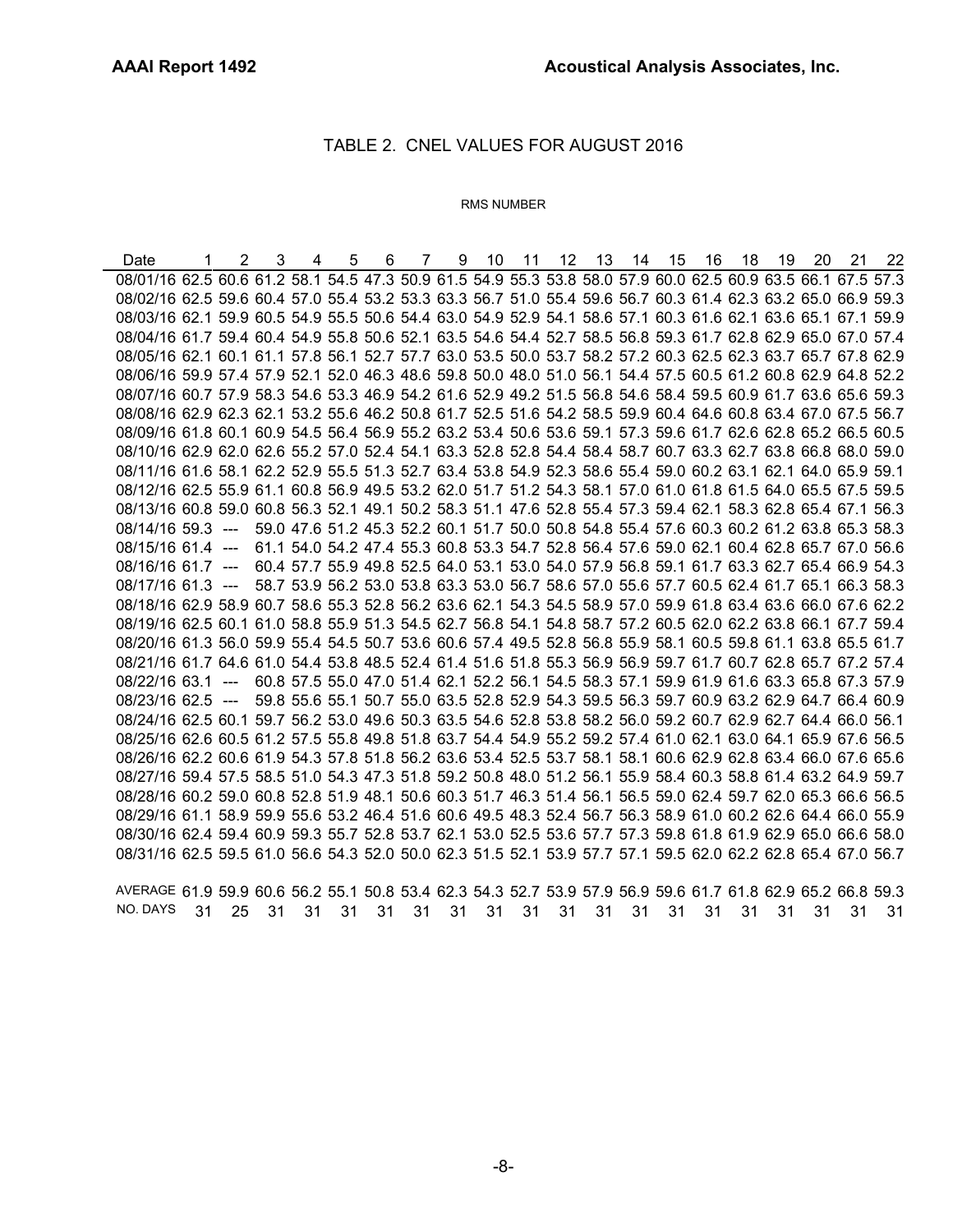#### TABLE 2. CNEL VALUES FOR AUGUST 2016

#### RMS NUMBER

Date 1 2 3 4 5 6 7 9 10 11 12 13 14 15 16 18 19 20 21 22 08/01/16 62.5 60.6 61.2 58.1 54.5 47.3 50.9 61.5 54.9 55.3 53.8 58.0 57.9 60.0 62.5 60.9 63.5 66.1 67.5 57.3 08/02/16 62.5 59.6 60.4 57.0 55.4 53.2 53.3 63.3 56.7 51.0 55.4 59.6 56.7 60.3 61.4 62.3 63.2 65.0 66.9 59.3 08/03/16 62.1 59.9 60.5 54.9 55.5 50.6 54.4 63.0 54.9 52.9 54.1 58.6 57.1 60.3 61.6 62.1 63.6 65.1 67.1 59.9 08/04/16 61.7 59.4 60.4 54.9 55.8 50.6 52.1 63.5 54.6 54.4 52.7 58.5 56.8 59.3 61.7 62.8 62.9 65.0 67.0 57.4 08/05/16 62.1 60.1 61.1 57.8 56.1 52.7 57.7 63.0 53.5 50.0 53.7 58.2 57.2 60.3 62.5 62.3 63.7 65.7 67.8 62.9 08/06/16 59.9 57.4 57.9 52.1 52.0 46.3 48.6 59.8 50.0 48.0 51.0 56.1 54.4 57.5 60.5 61.2 60.8 62.9 64.8 52.2 08/07/16 60.7 57.9 58.3 54.6 53.3 46.9 54.2 61.6 52.9 49.2 51.5 56.8 54.6 58.4 59.5 60.9 61.7 63.6 65.6 59.3 08/08/16 62.9 62.3 62.1 53.2 55.6 46.2 50.8 61.7 52.5 51.6 54.2 58.5 59.9 60.4 64.6 60.8 63.4 67.0 67.5 56.7 08/09/16 61.8 60.1 60.9 54.5 56.4 56.9 55.2 63.2 53.4 50.6 53.6 59.1 57.3 59.6 61.7 62.6 62.8 65.2 66.5 60.5 08/10/16 62.9 62.0 62.6 55.2 57.0 52.4 54.1 63.3 52.8 52.8 54.4 58.4 58.7 60.7 63.3 62.7 63.8 66.8 68.0 59.0 08/11/16 61.6 58.1 62.2 52.9 55.5 51.3 52.7 63.4 53.8 54.9 52.3 58.6 55.4 59.0 60.2 63.1 62.1 64.0 65.9 59.1 08/12/16 62.5 55.9 61.1 60.8 56.9 49.5 53.2 62.0 51.7 51.2 54.3 58.1 57.0 61.0 61.8 61.5 64.0 65.5 67.5 59.5 08/13/16 60.8 59.0 60.8 56.3 52.1 49.1 50.2 58.3 51.1 47.6 52.8 55.4 57.3 59.4 62.1 58.3 62.8 65.4 67.1 56.3 08/14/16 59.3 --- 59.0 47.6 51.2 45.3 52.2 60.1 51.7 50.0 50.8 54.8 55.4 57.6 60.3 60.2 61.2 63.8 65.3 58.3 08/15/16 61.4 --- 61.1 54.0 54.2 47.4 55.3 60.8 53.3 54.7 52.8 56.4 57.6 59.0 62.1 60.4 62.8 65.7 67.0 56.6 08/16/16 61.7 --- 60.4 57.7 55.9 49.8 52.5 64.0 53.1 53.0 54.0 57.9 56.8 59.1 61.7 63.3 62.7 65.4 66.9 54.3 08/17/16 61.3 --- 58.7 53.9 56.2 53.0 53.8 63.3 53.0 56.7 58.6 57.0 55.6 57.7 60.5 62.4 61.7 65.1 66.3 58.3 08/18/16 62.9 58.9 60.7 58.6 55.3 52.8 56.2 63.6 62.1 54.3 54.5 58.9 57.0 59.9 61.8 63.4 63.6 66.0 67.6 62.2 08/19/16 62.5 60.1 61.0 58.8 55.9 51.3 54.5 62.7 56.8 54.1 54.8 58.7 57.2 60.5 62.0 62.2 63.8 66.1 67.7 59.4 08/20/16 61.3 56.0 59.9 55.4 54.5 50.7 53.6 60.6 57.4 49.5 52.8 56.8 55.9 58.1 60.5 59.8 61.1 63.8 65.5 61.7 08/21/16 61.7 64.6 61.0 54.4 53.8 48.5 52.4 61.4 51.6 51.8 55.3 56.9 56.9 59.7 61.7 60.7 62.8 65.7 67.2 57.4 08/22/16 63.1 --- 60.8 57.5 55.0 47.0 51.4 62.1 52.2 56.1 54.5 58.3 57.1 59.9 61.9 61.6 63.3 65.8 67.3 57.9 08/23/16 62.5 --- 59.8 55.6 55.1 50.7 55.0 63.5 52.8 52.9 54.3 59.5 56.3 59.7 60.9 63.2 62.9 64.7 66.4 60.9 08/24/16 62.5 60.1 59.7 56.2 53.0 49.6 50.3 63.5 54.6 52.8 53.8 58.2 56.0 59.2 60.7 62.9 62.7 64.4 66.0 56.1 08/25/16 62.6 60.5 61.2 57.5 55.8 49.8 51.8 63.7 54.4 54.9 55.2 59.2 57.4 61.0 62.1 63.0 64.1 65.9 67.6 56.5 08/26/16 62.2 60.6 61.9 54.3 57.8 51.8 56.2 63.6 53.4 52.5 53.7 58.1 58.1 60.6 62.9 62.8 63.4 66.0 67.6 65.6 08/27/16 59.4 57.5 58.5 51.0 54.3 47.3 51.8 59.2 50.8 48.0 51.2 56.1 55.9 58.4 60.3 58.8 61.4 63.2 64.9 59.7 08/28/16 60.2 59.0 60.8 52.8 51.9 48.1 50.6 60.3 51.7 46.3 51.4 56.1 56.5 59.0 62.4 59.7 62.0 65.3 66.6 56.5 08/29/16 61.1 58.9 59.9 55.6 53.2 46.4 51.6 60.6 49.5 48.3 52.4 56.7 56.3 58.9 61.0 60.2 62.6 64.4 66.0 55.9 08/30/16 62.4 59.4 60.9 59.3 55.7 52.8 53.7 62.1 53.0 52.5 53.6 57.7 57.3 59.8 61.8 61.9 62.9 65.0 66.6 58.0 08/31/16 62.5 59.5 61.0 56.6 54.3 52.0 50.0 62.3 51.5 52.1 53.9 57.7 57.1 59.5 62.0 62.2 62.8 65.4 67.0 56.7

| AVERAGE 61.9 59.9 60.6 56.2 55.1 50.8 53.4 62.3 54.3 52.7 53.9 57.9 56.9 59.6 61.7 61.8 62.9 65.2 66.8 59.3 |  |  |  |  |  |  |  |  |  |  |
|-------------------------------------------------------------------------------------------------------------|--|--|--|--|--|--|--|--|--|--|
|                                                                                                             |  |  |  |  |  |  |  |  |  |  |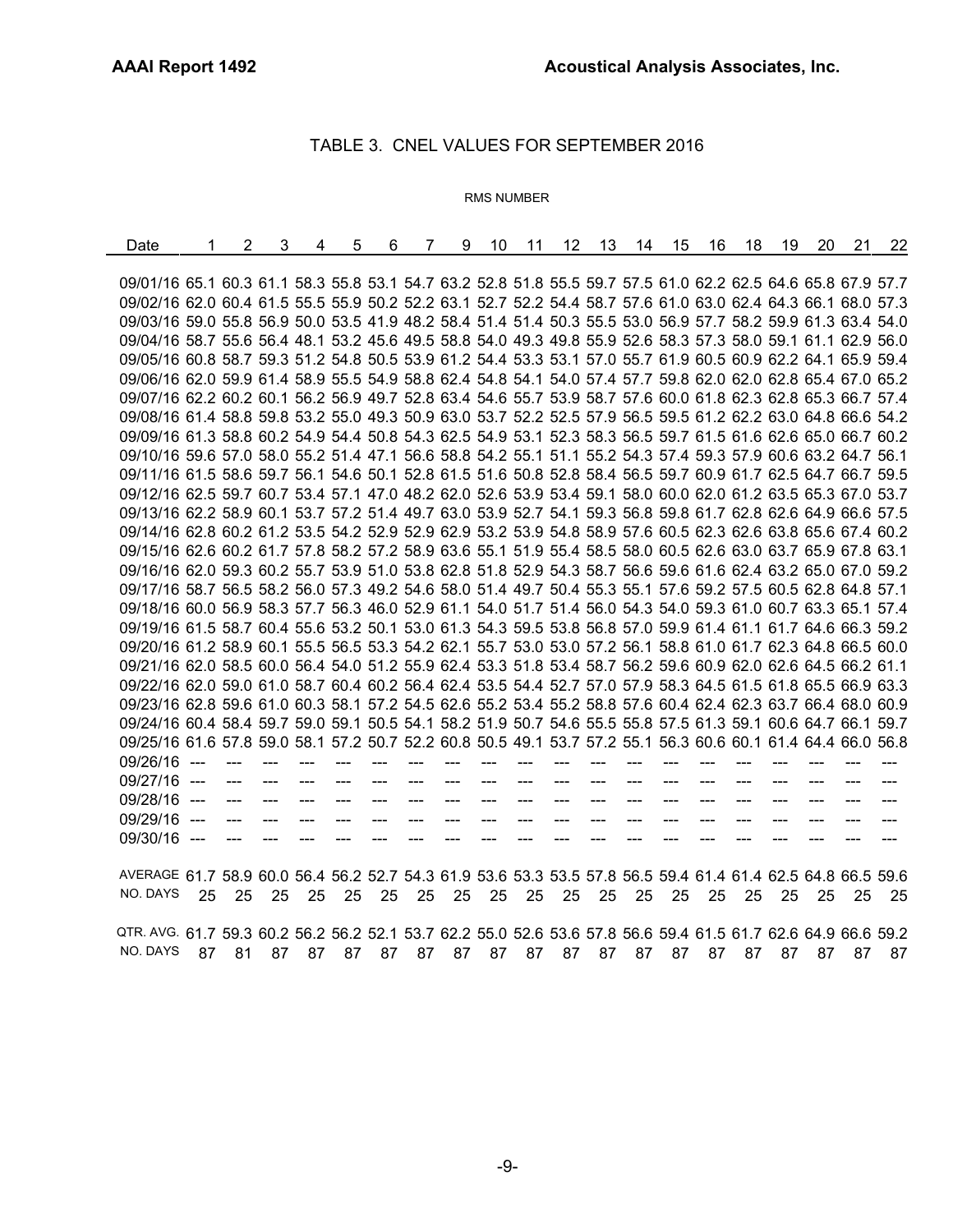## TABLE 3. CNEL VALUES FOR SEPTEMBER 2016

#### RMS NUMBER

| Date                                                                                                          | 1  | $\overline{2}$ | 3  | 4    | 5   | 6   | $\overline{7}$ | 9   | 10  | 11    |       | 12 13 | 14  | 15    | 16    | 18 | 19   | 20  | 21 | 22   |
|---------------------------------------------------------------------------------------------------------------|----|----------------|----|------|-----|-----|----------------|-----|-----|-------|-------|-------|-----|-------|-------|----|------|-----|----|------|
|                                                                                                               |    |                |    |      |     |     |                |     |     |       |       |       |     |       |       |    |      |     |    |      |
| 09/01/16 65.1 60.3 61.1 58.3 55.8 53.1 54.7 63.2 52.8 51.8 55.5 59.7 57.5 61.0 62.2 62.5 64.6 65.8 67.9 57.7  |    |                |    |      |     |     |                |     |     |       |       |       |     |       |       |    |      |     |    |      |
| 09/02/16 62.0 60.4 61.5 55.5 55.9 50.2 52.2 63.1 52.7 52.2 54.4 58.7 57.6 61.0 63.0 62.4 64.3 66.1 68.0 57.3  |    |                |    |      |     |     |                |     |     |       |       |       |     |       |       |    |      |     |    |      |
| 09/03/16 59.0 55.8 56.9 50.0 53.5 41.9 48.2 58.4 51.4 51.4 50.3 55.5 53.0 56.9 57.7 58.2 59.9 61.3 63.4 54.0  |    |                |    |      |     |     |                |     |     |       |       |       |     |       |       |    |      |     |    |      |
| 09/04/16 58.7 55.6 56.4 48.1 53.2 45.6 49.5 58.8 54.0 49.3 49.8 55.9 52.6 58.3 57.3 58.0 59.1 61.1 62.9 56.0  |    |                |    |      |     |     |                |     |     |       |       |       |     |       |       |    |      |     |    |      |
| 09/05/16 60.8 58.7 59.3 51.2 54.8 50.5 53.9 61.2 54.4 53.3 53.1 57.0 55.7 61.9 60.5 60.9 62.2 64.1 65.9 59.4  |    |                |    |      |     |     |                |     |     |       |       |       |     |       |       |    |      |     |    |      |
| 09/06/16 62.0 59.9 61.4 58.9 55.5 54.9 58.8 62.4 54.8 54.1 54.0 57.4 57.7 59.8 62.0 62.0 62.8 65.4 67.0 65.2  |    |                |    |      |     |     |                |     |     |       |       |       |     |       |       |    |      |     |    |      |
| 09/07/16 62.2 60.2 60.1 56.2 56.9 49.7 52.8 63.4 54.6 55.7 53.9 58.7 57.6 60.0 61.8 62.3 62.8 65.3 66.7 57.4  |    |                |    |      |     |     |                |     |     |       |       |       |     |       |       |    |      |     |    |      |
| 09/08/16 61.4 58.8 59.8 53.2 55.0 49.3 50.9 63.0 53.7 52.2 52.5 57.9 56.5 59.5 61.2 62.2 63.0 64.8 66.6 54.2  |    |                |    |      |     |     |                |     |     |       |       |       |     |       |       |    |      |     |    |      |
| 09/09/16 61.3 58.8 60.2 54.9 54.4 50.8 54.3 62.5 54.9 53.1 52.3 58.3 56.5 59.7 61.5 61.6 62.6 65.0 66.7 60.2  |    |                |    |      |     |     |                |     |     |       |       |       |     |       |       |    |      |     |    |      |
| 09/10/16 59.6 57.0 58.0 55.2 51.4 47.1 56.6 58.8 54.2 55.1 51.1 55.2 54.3 57.4 59.3 57.9 60.6 63.2 64.7 56.1  |    |                |    |      |     |     |                |     |     |       |       |       |     |       |       |    |      |     |    |      |
| 09/11/16 61.5 58.6 59.7 56.1 54.6 50.1 52.8 61.5 51.6 50.8 52.8 58.4 56.5 59.7 60.9 61.7 62.5 64.7 66.7 59.5  |    |                |    |      |     |     |                |     |     |       |       |       |     |       |       |    |      |     |    |      |
| 09/12/16 62.5 59.7 60.7 53.4 57.1 47.0 48.2 62.0 52.6 53.9 53.4 59.1 58.0 60.0 62.0 61.2 63.5 65.3 67.0 53.7  |    |                |    |      |     |     |                |     |     |       |       |       |     |       |       |    |      |     |    |      |
| 09/13/16 62.2 58.9 60.1 53.7 57.2 51.4 49.7 63.0 53.9 52.7 54.1 59.3 56.8 59.8 61.7 62.8 62.6 64.9 66.6 57.5  |    |                |    |      |     |     |                |     |     |       |       |       |     |       |       |    |      |     |    |      |
| 09/14/16 62.8 60.2 61.2 53.5 54.2 52.9 52.9 62.9 53.2 53.9 54.8 58.9 57.6 60.5 62.3 62.6 63.8 65.6 67.4 60.2  |    |                |    |      |     |     |                |     |     |       |       |       |     |       |       |    |      |     |    |      |
| 09/15/16 62.6 60.2 61.7 57.8 58.2 57.2 58.9 63.6 55.1 51.9 55.4 58.5 58.0 60.5 62.6 63.0 63.7 65.9 67.8 63.1  |    |                |    |      |     |     |                |     |     |       |       |       |     |       |       |    |      |     |    |      |
| 09/16/16 62.0 59.3 60.2 55.7 53.9 51.0 53.8 62.8 51.8 52.9 54.3 58.7 56.6 59.6 61.6 62.4 63.2 65.0 67.0 59.2  |    |                |    |      |     |     |                |     |     |       |       |       |     |       |       |    |      |     |    |      |
| 09/17/16 58.7 56.5 58.2 56.0 57.3 49.2 54.6 58.0 51.4 49.7 50.4 55.3 55.1 57.6 59.2 57.5 60.5 62.8 64.8 57.1  |    |                |    |      |     |     |                |     |     |       |       |       |     |       |       |    |      |     |    |      |
| 09/18/16 60.0 56.9 58.3 57.7 56.3 46.0 52.9 61.1 54.0 51.7 51.4 56.0 54.3 54.0 59.3 61.0 60.7 63.3 65.1 57.4  |    |                |    |      |     |     |                |     |     |       |       |       |     |       |       |    |      |     |    |      |
| 09/19/16 61.5 58.7 60.4 55.6 53.2 50.1 53.0 61.3 54.3 59.5 53.8 56.8 57.0 59.9 61.4 61.1 61.7 64.6 66.3 59.2  |    |                |    |      |     |     |                |     |     |       |       |       |     |       |       |    |      |     |    |      |
| 09/20/16 61.2 58.9 60.1 55.5 56.5 53.3 54.2 62.1 55.7 53.0 53.0 57.2 56.1 58.8 61.0 61.7 62.3 64.8 66.5 60.0  |    |                |    |      |     |     |                |     |     |       |       |       |     |       |       |    |      |     |    |      |
| 09/21/16 62.0 58.5 60.0 56.4 54.0 51.2 55.9 62.4 53.3 51.8 53.4 58.7 56.2 59.6 60.9 62.0 62.6 64.5 66.2 61.1  |    |                |    |      |     |     |                |     |     |       |       |       |     |       |       |    |      |     |    |      |
| 09/22/16 62.0 59.0 61.0 58.7 60.4 60.2 56.4 62.4 53.5 54.4 52.7 57.0 57.9 58.3 64.5 61.5 61.8 65.5 66.9 63.3  |    |                |    |      |     |     |                |     |     |       |       |       |     |       |       |    |      |     |    |      |
| 09/23/16 62.8 59.6 61.0 60.3 58.1 57.2 54.5 62.6 55.2 53.4 55.2 58.8 57.6 60.4 62.4 62.3 63.7 66.4 68.0 60.9  |    |                |    |      |     |     |                |     |     |       |       |       |     |       |       |    |      |     |    |      |
| 09/24/16 60.4 58.4 59.7 59.0 59.1 50.5 54.1 58.2 51.9 50.7 54.6 55.5 55.8 57.5 61.3 59.1 60.6 64.7 66.1 59.7  |    |                |    |      |     |     |                |     |     |       |       |       |     |       |       |    |      |     |    |      |
| 09/25/16 61.6 57.8 59.0 58.1 57.2 50.7 52.2 60.8 50.5 49.1 53.7 57.2 55.1 56.3 60.6 60.1 61.4 64.4 66.0 56.8  |    |                |    |      |     |     |                |     |     |       |       |       |     |       |       |    |      |     |    |      |
| 09/26/16 ---                                                                                                  |    | $---$          |    | ---  | --- | --- | ---            | --- | --- | $---$ | ---   | ---   | --- | $---$ | ---   |    |      |     |    |      |
| 09/27/16 ---                                                                                                  |    | ---            |    | ---  | --- |     |                | --- | --- | ---   | ---   | ---   | --- |       | ---   |    |      | --- |    |      |
| 09/28/16 ---                                                                                                  |    | $\overline{a}$ |    |      | --- |     | ---            | --- | --- |       | ---   |       | --- |       | ---   |    |      | --- |    |      |
| 09/29/16 ---                                                                                                  |    | $---$          |    |      | --- |     |                |     |     |       |       |       |     |       |       |    |      |     |    |      |
| 09/30/16 ---                                                                                                  |    | $---$          |    |      |     |     |                |     |     |       |       |       |     |       |       |    |      |     |    |      |
|                                                                                                               |    |                |    |      |     |     |                |     |     |       |       |       |     |       |       |    |      |     |    |      |
| AVERAGE 61.7 58.9 60.0 56.4 56.2 52.7 54.3 61.9 53.6 53.3 53.5 57.8 56.5 59.4 61.4 61.4 62.5 64.8 66.5 59.6   |    |                |    |      |     |     |                |     |     |       |       |       |     |       |       |    |      |     |    |      |
| NO. DAYS                                                                                                      | 25 | - 25           | 25 | - 25 | 25  | 25  | - 25           | 25  |     | 25 25 | 25    | 25    | 25  |       | 25 25 | 25 | - 25 | 25  | 25 | - 25 |
|                                                                                                               |    |                |    |      |     |     |                |     |     |       |       |       |     |       |       |    |      |     |    |      |
| QTR. AVG. 61.7 59.3 60.2 56.2 56.2 52.1 53.7 62.2 55.0 52.6 53.6 57.8 56.6 59.4 61.5 61.7 62.6 64.9 66.6 59.2 |    |                |    |      |     |     |                |     |     |       |       |       |     |       |       |    |      |     |    |      |
| NO. DAYS                                                                                                      | 87 | 81             | 87 | 87   | 87  |     | 87 87          | 87  | 87  |       | 87 87 | 87    | 87  |       | 87 87 | 87 | 87   | 87  | 87 | 87   |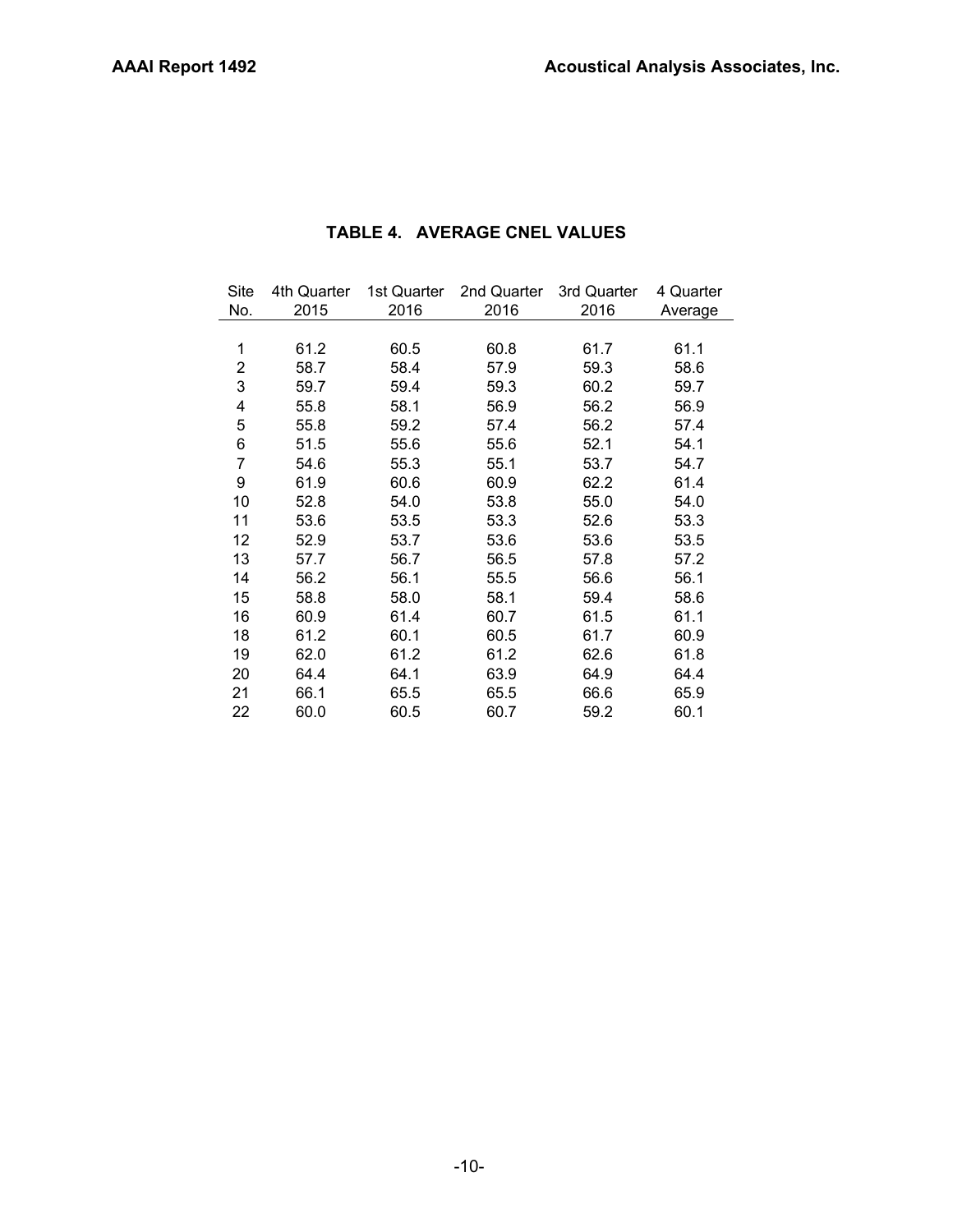| Site | 4th Quarter | 1st Quarter | 2nd Quarter | 3rd Quarter | 4 Quarter |
|------|-------------|-------------|-------------|-------------|-----------|
| No.  | 2015        | 2016        | 2016        | 2016        | Average   |
|      |             |             |             |             |           |
| 1    | 61.2        | 60.5        | 60.8        | 61.7        | 61.1      |
| 2    | 58.7        | 58.4        | 57.9        | 59.3        | 58.6      |
| 3    | 59.7        | 59.4        | 59.3        | 60.2        | 59.7      |
| 4    | 55.8        | 58.1        | 56.9        | 56.2        | 56.9      |
| 5    | 55.8        | 59.2        | 57.4        | 56.2        | 57.4      |
| 6    | 51.5        | 55.6        | 55.6        | 52.1        | 54.1      |
| 7    | 54.6        | 55.3        | 55.1        | 53.7        | 54.7      |
| 9    | 61.9        | 60.6        | 60.9        | 62.2        | 61.4      |
| 10   | 52.8        | 54.0        | 53.8        | 55.0        | 54.0      |
| 11   | 53.6        | 53.5        | 53.3        | 52.6        | 53.3      |
| 12   | 52.9        | 53.7        | 53.6        | 53.6        | 53.5      |
| 13   | 57.7        | 56.7        | 56.5        | 57.8        | 57.2      |
| 14   | 56.2        | 56.1        | 55.5        | 56.6        | 56.1      |
| 15   | 58.8        | 58.0        | 58.1        | 59.4        | 58.6      |
| 16   | 60.9        | 61.4        | 60.7        | 61.5        | 61.1      |
| 18   | 61.2        | 60.1        | 60.5        | 61.7        | 60.9      |
| 19   | 62.0        | 61.2        | 61.2        | 62.6        | 61.8      |
| 20   | 64.4        | 64.1        | 63.9        | 64.9        | 64.4      |
| 21   | 66.1        | 65.5        | 65.5        | 66.6        | 65.9      |
| 22   | 60.0        | 60.5        | 60.7        | 59.2        | 60.1      |

## **TABLE 4. AVERAGE CNEL VALUES**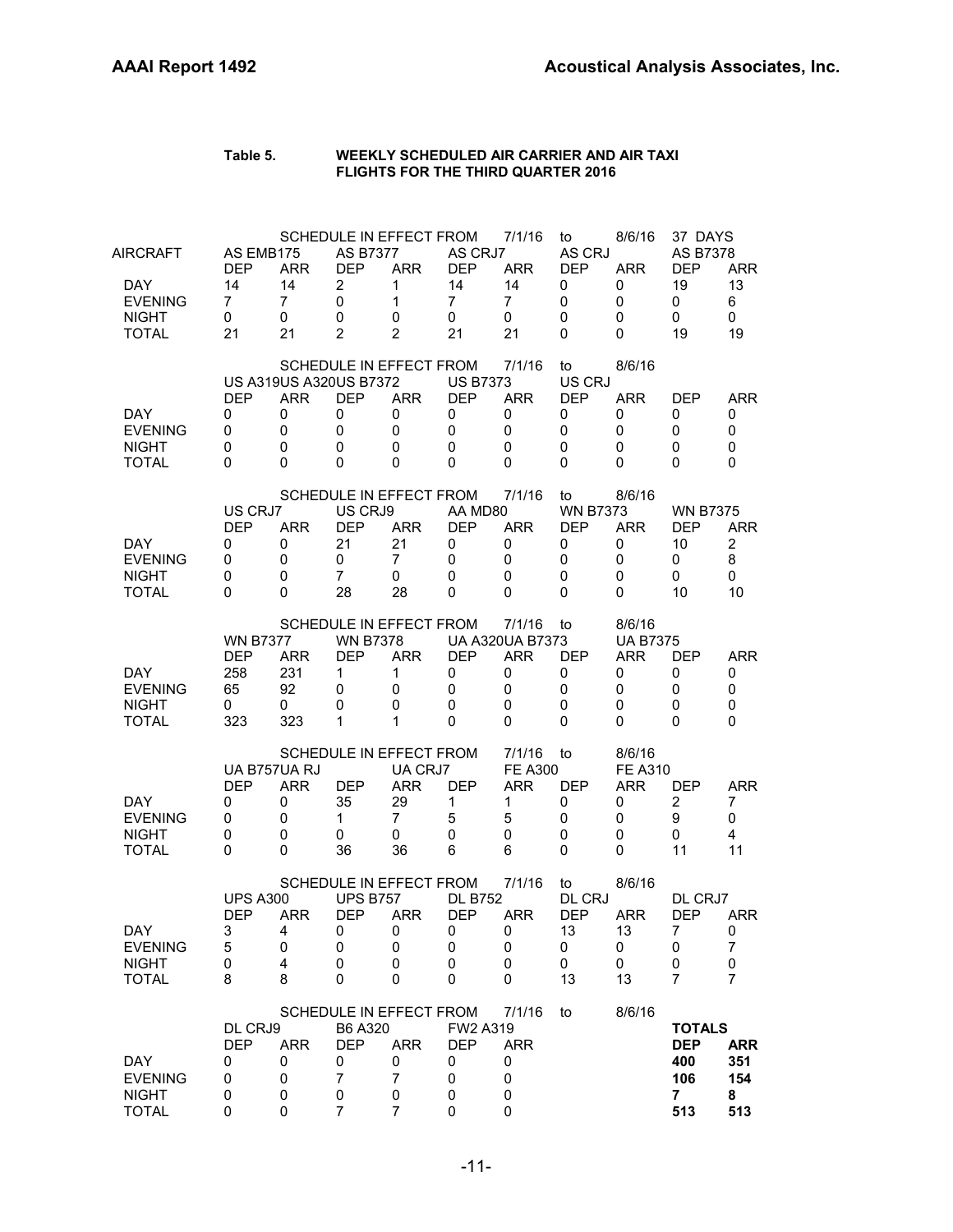#### **Table 5. WEEKLY SCHEDULED AIR CARRIER AND AIR TAXI FLIGHTS FOR THE THIRD QUARTER 2016**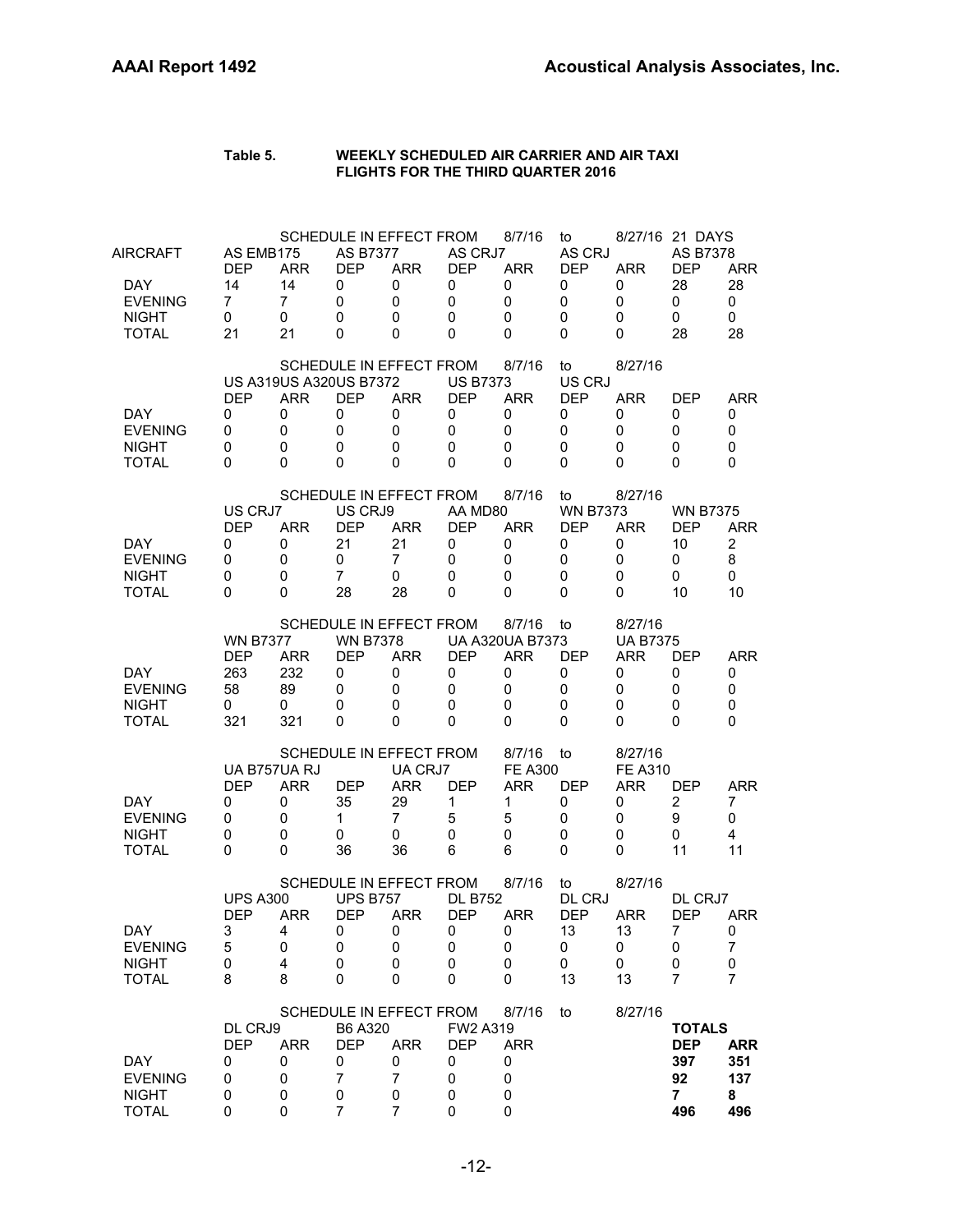#### **Table 5. WEEKLY SCHEDULED AIR CARRIER AND AIR TAXI FLIGHTS FOR THE THIRD QUARTER 2016**

| DAY<br><b>EVENING</b><br><b>NIGHT</b><br><b>TOTAL</b>                    | DL CRJ9<br><b>DEP</b><br>0<br>0<br>0<br>0                  | <b>ARR</b><br>0<br>0<br>0<br>0                                  | B6 A320<br><b>DEP</b><br>0<br>$\overline{7}$<br>0<br>7   | <b>ARR</b><br>0<br>$\overline{7}$<br>0<br>7                                         | FW2 A319<br><b>DEP</b><br>0<br>0<br>0<br>$\mathbf 0$       | <b>ARR</b><br>0<br>0<br>0<br>0                                     |                                                         |                                                              | <b>TOTALS</b><br><b>DEP</b><br>397<br>92<br>$\overline{7}$<br>496 | <b>ARR</b><br>351<br>137<br>8<br>496                  |
|--------------------------------------------------------------------------|------------------------------------------------------------|-----------------------------------------------------------------|----------------------------------------------------------|-------------------------------------------------------------------------------------|------------------------------------------------------------|--------------------------------------------------------------------|---------------------------------------------------------|--------------------------------------------------------------|-------------------------------------------------------------------|-------------------------------------------------------|
| DAY<br><b>EVENING</b><br><b>NIGHT</b><br><b>TOTAL</b>                    | <b>UPS A300</b><br><b>DEP</b><br>3<br>5<br>0<br>8          | ARR<br>4<br>0<br>4<br>8                                         | <b>UPS B757</b><br><b>DEP</b><br>0<br>0<br>0<br>0        | SCHEDULE IN EFFECT FROM<br>ARR<br>0<br>0<br>0<br>0<br>SCHEDULE IN EFFECT FROM       | <b>DL B752</b><br><b>DEP</b><br>0<br>0<br>0<br>0           | 8/7/16<br>ARR<br>0<br>0<br>0<br>0<br>8/7/16                        | to<br>DL CRJ<br><b>DEP</b><br>13<br>0<br>0<br>13<br>to  | 8/27/16<br><b>ARR</b><br>13<br>0<br>0<br>13<br>8/27/16       | DL CRJ7<br><b>DEP</b><br>7<br>0<br>0<br>$\overline{7}$            | <b>ARR</b><br>0<br>$\boldsymbol{7}$<br>$\pmb{0}$<br>7 |
| DAY.<br><b>EVENING</b><br><b>NIGHT</b><br><b>TOTAL</b>                   | <b>DEP</b><br>0<br>0<br>0<br>$\Omega$                      | UA B757UA RJ<br><b>ARR</b><br>0<br>0<br>0<br>0                  | <b>DEP</b><br>35<br>$\mathbf{1}$<br>0<br>36              | SCHEDULE IN EFFECT FROM<br>UA CRJ7<br><b>ARR</b><br>29<br>$\overline{7}$<br>0<br>36 | <b>DEP</b><br>1<br>5<br>0<br>6                             | 8/7/16<br><b>FE A300</b><br>ARR<br>1<br>5<br>0<br>6                | to<br>DEP<br>0<br>0<br>0<br>0                           | 8/27/16<br><b>FE A310</b><br><b>ARR</b><br>0<br>0<br>0<br>0  | DEP<br>$\overline{c}$<br>9<br>0<br>11                             | <b>ARR</b><br>7<br>0<br>4<br>11                       |
| DAY<br><b>EVENING</b><br><b>NIGHT</b><br>TOTAL                           | <b>WN B7377</b><br><b>DEP</b><br>263<br>58<br>0<br>321     | <b>ARR</b><br>232<br>89<br>0<br>321                             | <b>WN B7378</b><br><b>DEP</b><br>0<br>0<br>0<br>0        | SCHEDULE IN EFFECT FROM<br><b>ARR</b><br>0<br>0<br>0<br>0                           | <b>DEP</b><br>0<br>0<br>0<br>0                             | 8/7/16<br><b>UA A320UA B7373</b><br><b>ARR</b><br>0<br>0<br>0<br>0 | to<br><b>DEP</b><br>0<br>0<br>0<br>0                    | 8/27/16<br><b>UA B7375</b><br><b>ARR</b><br>0<br>0<br>0<br>0 | <b>DEP</b><br>0<br>0<br>0<br>0                                    | <b>ARR</b><br>0<br>0<br>0<br>0                        |
| <b>DAY</b><br><b>EVENING</b><br><b>NIGHT</b><br><b>TOTAL</b>             | US CRJ7<br><b>DEP</b><br>0<br>0<br>0<br>0                  | <b>ARR</b><br>0<br>0<br>0<br>0                                  | US CRJ9<br><b>DEP</b><br>21<br>0<br>$\overline{7}$<br>28 | SCHEDULE IN EFFECT FROM<br><b>ARR</b><br>21<br>7<br>0<br>28                         | AA MD80<br><b>DEP</b><br>0<br>0<br>0<br>0                  | 8/7/16<br><b>ARR</b><br>0<br>0<br>0<br>0                           | to<br><b>WN B7373</b><br><b>DEP</b><br>0<br>0<br>0<br>0 | 8/27/16<br><b>ARR</b><br>0<br>0<br>0<br>0                    | <b>WN B7375</b><br><b>DEP</b><br>10<br>0<br>0<br>10               | <b>ARR</b><br>$\overline{2}$<br>8<br>0<br>10          |
| DAY.<br><b>EVENING</b><br><b>NIGHT</b><br><b>TOTAL</b>                   | <b>DEP</b><br>0<br>0<br>0<br>0                             | <b>US A319US A320US B7372</b><br><b>ARR</b><br>0<br>0<br>0<br>0 | <b>DEP</b><br>0<br>0<br>0<br>0                           | SCHEDULE IN EFFECT FROM<br><b>ARR</b><br>0<br>0<br>0<br>0                           | <b>US B7373</b><br><b>DEP</b><br>0<br>0<br>0<br>$\Omega$   | 8/7/16<br><b>ARR</b><br>0<br>0<br>0<br>0                           | to<br>US CRJ<br><b>DEP</b><br>0<br>0<br>0<br>0          | 8/27/16<br><b>ARR</b><br>0<br>0<br>0<br>0                    | DEP<br>0<br>0<br>0<br>0                                           | <b>ARR</b><br>0<br>0<br>0<br>0                        |
| AIRCRAFT<br><b>DAY</b><br><b>EVENING</b><br><b>NIGHT</b><br><b>TOTAL</b> | AS EMB175<br><b>DEP</b><br>14<br>$\overline{7}$<br>0<br>21 | <b>ARR</b><br>14<br>7<br>0<br>21                                | <b>AS B7377</b><br><b>DEP</b><br>0<br>0<br>0<br>0        | SCHEDULE IN EFFECT FROM<br><b>ARR</b><br>0<br>$\mathbf 0$<br>0<br>0                 | AS CRJ7<br><b>DEP</b><br>0<br>$\mathbf 0$<br>0<br>$\Omega$ | 8/7/16<br><b>ARR</b><br>0<br>$\mathbf 0$<br>0<br>0                 | to<br>AS CRJ<br><b>DEP</b><br>0<br>0<br>0<br>0          | <b>ARR</b><br>0<br>0<br>0<br>0                               | 8/27/16 21 DAYS<br>AS B7378<br><b>DEP</b><br>28<br>0<br>0<br>28   | <b>ARR</b><br>28<br>0<br>0<br>28                      |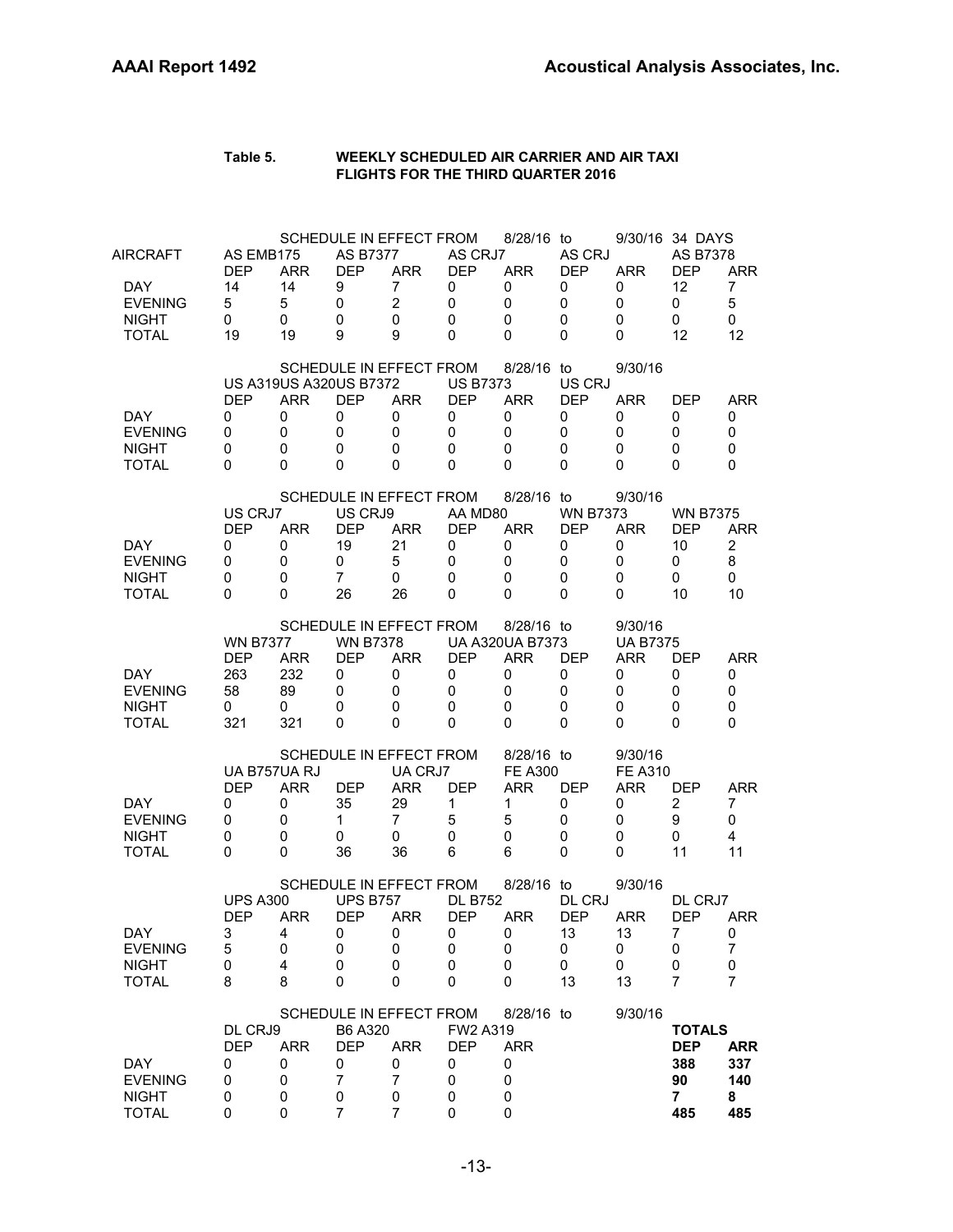| Table 5. | WEEKLY SCHEDULED AIR CARRIER AND AIR TAXI |
|----------|-------------------------------------------|
|          | <b>FLIGHTS FOR THE THIRD QUARTER 2016</b> |

| AIRCRAFT<br>DAY.<br><b>EVENING</b><br><b>NIGHT</b><br><b>TOTAL</b> | AS EMB175<br><b>DEP</b><br>14<br>5<br>0<br>19          | <b>ARR</b><br>14<br>5<br>0<br>19         | <b>AS B7377</b><br><b>DEP</b><br>9<br>0<br>0<br>9                         | SCHEDULE IN EFFECT FROM<br><b>ARR</b><br>7<br>$\overline{2}$<br>0<br>9 | AS CRJ7<br><b>DEP</b><br>0<br>$\mathbf 0$<br>0<br>0                          | 8/28/16 to<br><b>ARR</b><br>0<br>0<br>0<br>$\Omega$                     | AS CRJ<br><b>DEP</b><br>0<br>0<br>0<br>$\Omega$             | <b>ARR</b><br>0<br>0<br>0<br>$\Omega$                        | 9/30/16 34 DAYS<br><b>AS B7378</b><br><b>DEP</b><br>12<br>0<br>0<br>12 | <b>ARR</b><br>7<br>5<br>0<br>12              |
|--------------------------------------------------------------------|--------------------------------------------------------|------------------------------------------|---------------------------------------------------------------------------|------------------------------------------------------------------------|------------------------------------------------------------------------------|-------------------------------------------------------------------------|-------------------------------------------------------------|--------------------------------------------------------------|------------------------------------------------------------------------|----------------------------------------------|
| DAY.<br><b>EVENING</b><br><b>NIGHT</b><br><b>TOTAL</b>             | <b>DEP</b><br>0<br>0<br>0<br>0                         | <b>ARR</b><br>0<br>$\mathbf 0$<br>0<br>0 | <b>US A319US A320US B7372</b><br><b>DEP</b><br>0<br>$\mathbf 0$<br>0<br>0 | SCHEDULE IN EFFECT FROM<br><b>ARR</b><br>0<br>0<br>0<br>0              | <b>US B7373</b><br><b>DEP</b><br>0<br>$\mathbf 0$<br>$\mathbf 0$<br>$\Omega$ | 8/28/16 to<br><b>ARR</b><br>0<br>$\mathbf 0$<br>$\mathbf 0$<br>$\Omega$ | US CRJ<br><b>DEP</b><br>0<br>0<br>0<br>$\Omega$             | 9/30/16<br><b>ARR</b><br>0<br>0<br>0<br>0                    | <b>DEP</b><br>0<br>0<br>0<br>$\Omega$                                  | <b>ARR</b><br>0<br>0<br>0<br>0               |
| DAY.<br><b>EVENING</b><br><b>NIGHT</b><br><b>TOTAL</b>             | US CRJ7<br><b>DEP</b><br>0<br>0<br>0<br>0              | <b>ARR</b><br>0<br>0<br>0<br>0           | US CRJ9<br><b>DEP</b><br>19<br>0<br>$\overline{7}$<br>26                  | SCHEDULE IN EFFECT FROM<br><b>ARR</b><br>21<br>5<br>0<br>26            | AA MD80<br><b>DEP</b><br>0<br>$\mathbf 0$<br>0<br>0                          | 8/28/16 to<br><b>ARR</b><br>0<br>0<br>0<br>0                            | <b>WN B7373</b><br><b>DEP</b><br>0<br>$\mathbf 0$<br>0<br>0 | 9/30/16<br><b>ARR</b><br>0<br>0<br>0<br>0                    | <b>WN B7375</b><br><b>DEP</b><br>10<br>0<br>0<br>10                    | <b>ARR</b><br>$\overline{2}$<br>8<br>0<br>10 |
| <b>DAY</b><br><b>EVENING</b><br><b>NIGHT</b><br><b>TOTAL</b>       | <b>WN B7377</b><br><b>DEP</b><br>263<br>58<br>0<br>321 | <b>ARR</b><br>232<br>89<br>0<br>321      | <b>WN B7378</b><br><b>DEP</b><br>0<br>0<br>0<br>0                         | SCHEDULE IN EFFECT FROM<br><b>ARR</b><br>0<br>0<br>0<br>0              | <b>DEP</b><br>0<br>0<br>0<br>0                                               | 8/28/16 to<br><b>UA A320UA B7373</b><br><b>ARR</b><br>0<br>0<br>0<br>0  | <b>DEP</b><br>0<br>0<br>0<br>0                              | 9/30/16<br><b>UA B7375</b><br><b>ARR</b><br>0<br>0<br>0<br>0 | <b>DEP</b><br>0<br>0<br>0<br>0                                         | <b>ARR</b><br>0<br>0<br>0<br>0               |
| DAY.<br><b>EVENING</b><br><b>NIGHT</b><br><b>TOTAL</b>             | UA B757UA RJ<br><b>DEP</b><br>0<br>0<br>0<br>0         | <b>ARR</b><br>0<br>0<br>0<br>0           | <b>DEP</b><br>35<br>1.<br>0<br>36                                         | SCHEDULE IN EFFECT FROM<br>UA CRJ7<br><b>ARR</b><br>29<br>7<br>0<br>36 | <b>DEP</b><br>$\mathbf{1}$<br>5<br>0<br>6                                    | 8/28/16 to<br><b>FE A300</b><br><b>ARR</b><br>1<br>5<br>0<br>6          | <b>DEP</b><br>0<br>0<br>0<br>0                              | 9/30/16<br><b>FE A310</b><br><b>ARR</b><br>0<br>0<br>0<br>0  | <b>DEP</b><br>$\overline{2}$<br>9<br>0<br>11                           | <b>ARR</b><br>7<br>0<br>4<br>11              |
| DAY<br><b>EVENING</b><br><b>NIGHT</b><br><b>TOTAL</b>              | <b>UPS A300</b><br><b>DEP</b><br>3<br>5<br>0<br>8      | ARR<br>4<br>0<br>4<br>8                  | <b>UPS B757</b><br><b>DEP</b><br>0<br>0<br>0<br>0                         | SCHEDULE IN EFFECT FROM<br><b>ARR</b><br>0<br>0<br>0<br>0              | <b>DL B752</b><br><b>DEP</b><br>0<br>0<br>0<br>0                             | 8/28/16 to<br><b>ARR</b><br>0<br>0<br>0<br>0                            | DL CRJ<br><b>DEP</b><br>13<br>0<br>0<br>13                  | 9/30/16<br><b>ARR</b><br>13<br>0<br>0<br>13                  | DL CRJ7<br><b>DEP</b><br>7<br>0<br>0<br>7                              | <b>ARR</b><br>0<br>7<br>0<br>$\overline{7}$  |
| DAY<br><b>EVENING</b><br><b>NIGHT</b><br><b>TOTAL</b>              | DL CRJ9<br><b>DEP</b><br>0<br>0<br>0<br>0              | <b>ARR</b><br>0<br>0<br>0<br>$\mathbf 0$ | B6 A320<br><b>DEP</b><br>0<br>$\overline{7}$<br>0<br>7                    | SCHEDULE IN EFFECT FROM<br><b>ARR</b><br>0<br>$\overline{7}$<br>0<br>7 | FW2 A319<br><b>DEP</b><br>0<br>0<br>0<br>0                                   | 8/28/16 to<br><b>ARR</b><br>0<br>0<br>0<br>0                            |                                                             | 9/30/16                                                      | <b>TOTALS</b><br><b>DEP</b><br>388<br>90<br>$\overline{7}$<br>485      | <b>ARR</b><br>337<br>140<br>8<br>485         |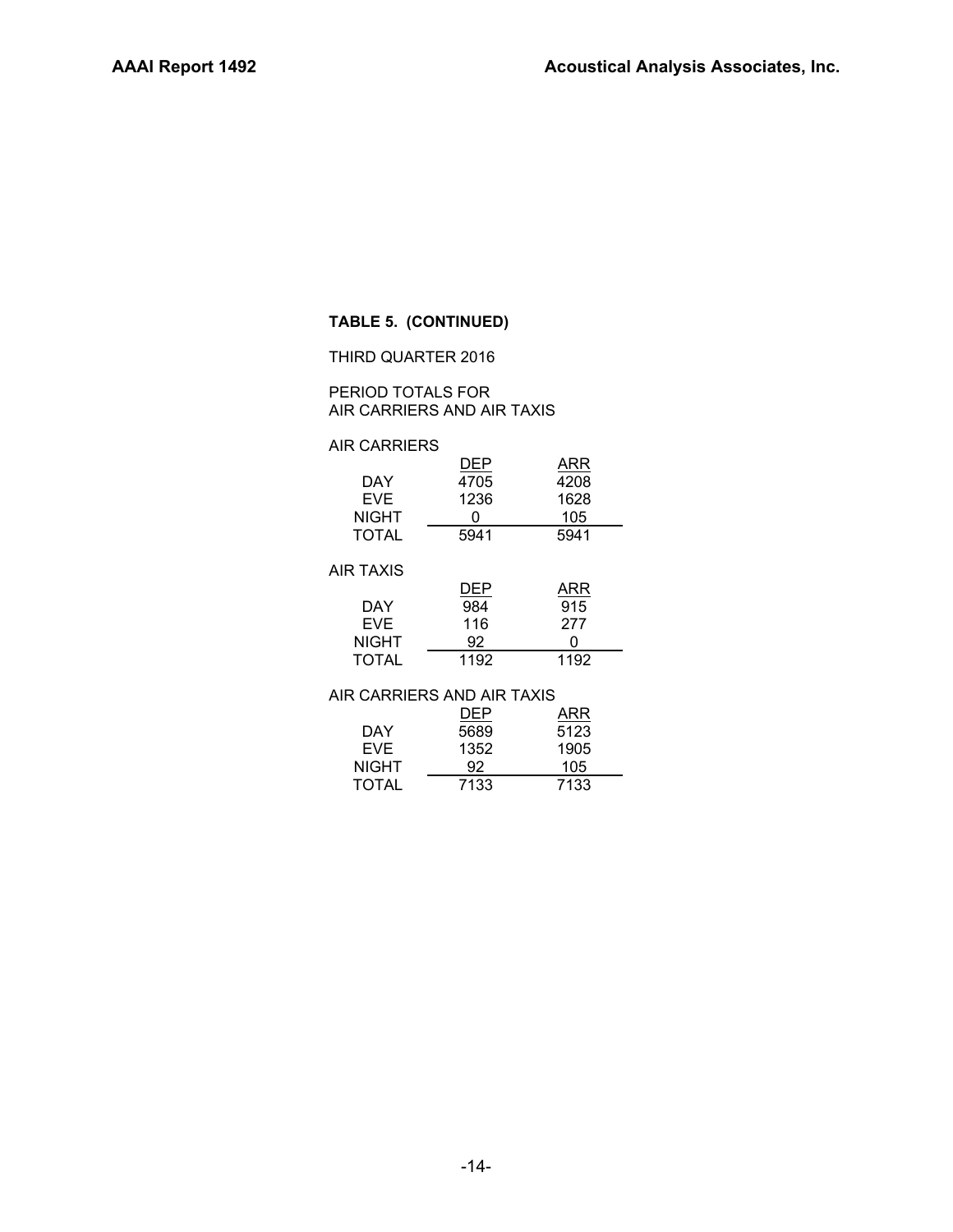#### **TABLE 5. (CONTINUED)**

THIRD QUARTER 2016

#### PERIOD TOTALS FOR AIR CARRIERS AND AIR TAXIS

#### AIR CARRIERS

|              | <b>DEP</b> | ARR  |  |
|--------------|------------|------|--|
| <b>DAY</b>   | 4705       | 4208 |  |
| <b>EVE</b>   | 1236       | 1628 |  |
| NIGHT        |            | 105  |  |
| <b>TOTAL</b> | 5941       | 5941 |  |
| AIR TAXIS    |            |      |  |
|              | DEP        | ARR  |  |
| DAY          | 984        | 915  |  |
| <b>EVE</b>   | 116        | 277  |  |
| NIGHT        | 92         |      |  |
|              |            |      |  |

# TOTAL 1192 1192

#### AIR CARRIERS AND AIR TAXIS

| DAY          | DEP<br>5689 | ARR<br>5123 |
|--------------|-------------|-------------|
|              |             |             |
| <b>EVF</b>   | 1352        | 1905        |
| <b>NIGHT</b> | 92          | 105         |
| <b>TOTAL</b> | 7133        | 7133        |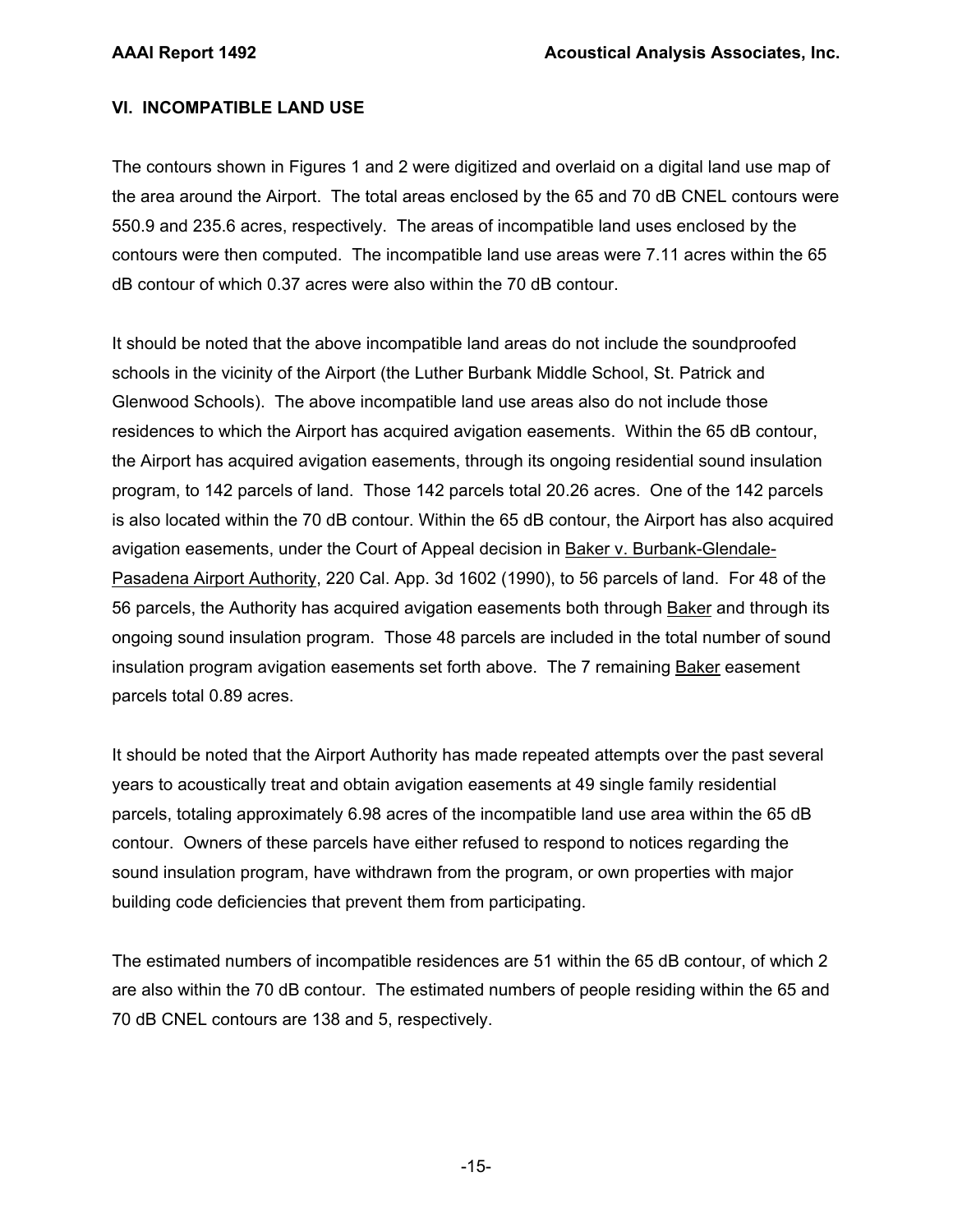#### **VI. INCOMPATIBLE LAND USE**

The contours shown in Figures 1 and 2 were digitized and overlaid on a digital land use map of the area around the Airport. The total areas enclosed by the 65 and 70 dB CNEL contours were 550.9 and 235.6 acres, respectively. The areas of incompatible land uses enclosed by the contours were then computed. The incompatible land use areas were 7.11 acres within the 65 dB contour of which 0.37 acres were also within the 70 dB contour.

It should be noted that the above incompatible land areas do not include the soundproofed schools in the vicinity of the Airport (the Luther Burbank Middle School, St. Patrick and Glenwood Schools). The above incompatible land use areas also do not include those residences to which the Airport has acquired avigation easements. Within the 65 dB contour, the Airport has acquired avigation easements, through its ongoing residential sound insulation program, to 142 parcels of land. Those 142 parcels total 20.26 acres. One of the 142 parcels is also located within the 70 dB contour. Within the 65 dB contour, the Airport has also acquired avigation easements, under the Court of Appeal decision in Baker v. Burbank-Glendale-Pasadena Airport Authority, 220 Cal. App. 3d 1602 (1990), to 56 parcels of land. For 48 of the 56 parcels, the Authority has acquired avigation easements both through Baker and through its ongoing sound insulation program. Those 48 parcels are included in the total number of sound insulation program avigation easements set forth above. The 7 remaining **Baker** easement parcels total 0.89 acres.

It should be noted that the Airport Authority has made repeated attempts over the past several years to acoustically treat and obtain avigation easements at 49 single family residential parcels, totaling approximately 6.98 acres of the incompatible land use area within the 65 dB contour. Owners of these parcels have either refused to respond to notices regarding the sound insulation program, have withdrawn from the program, or own properties with major building code deficiencies that prevent them from participating.

The estimated numbers of incompatible residences are 51 within the 65 dB contour, of which 2 are also within the 70 dB contour. The estimated numbers of people residing within the 65 and 70 dB CNEL contours are 138 and 5, respectively.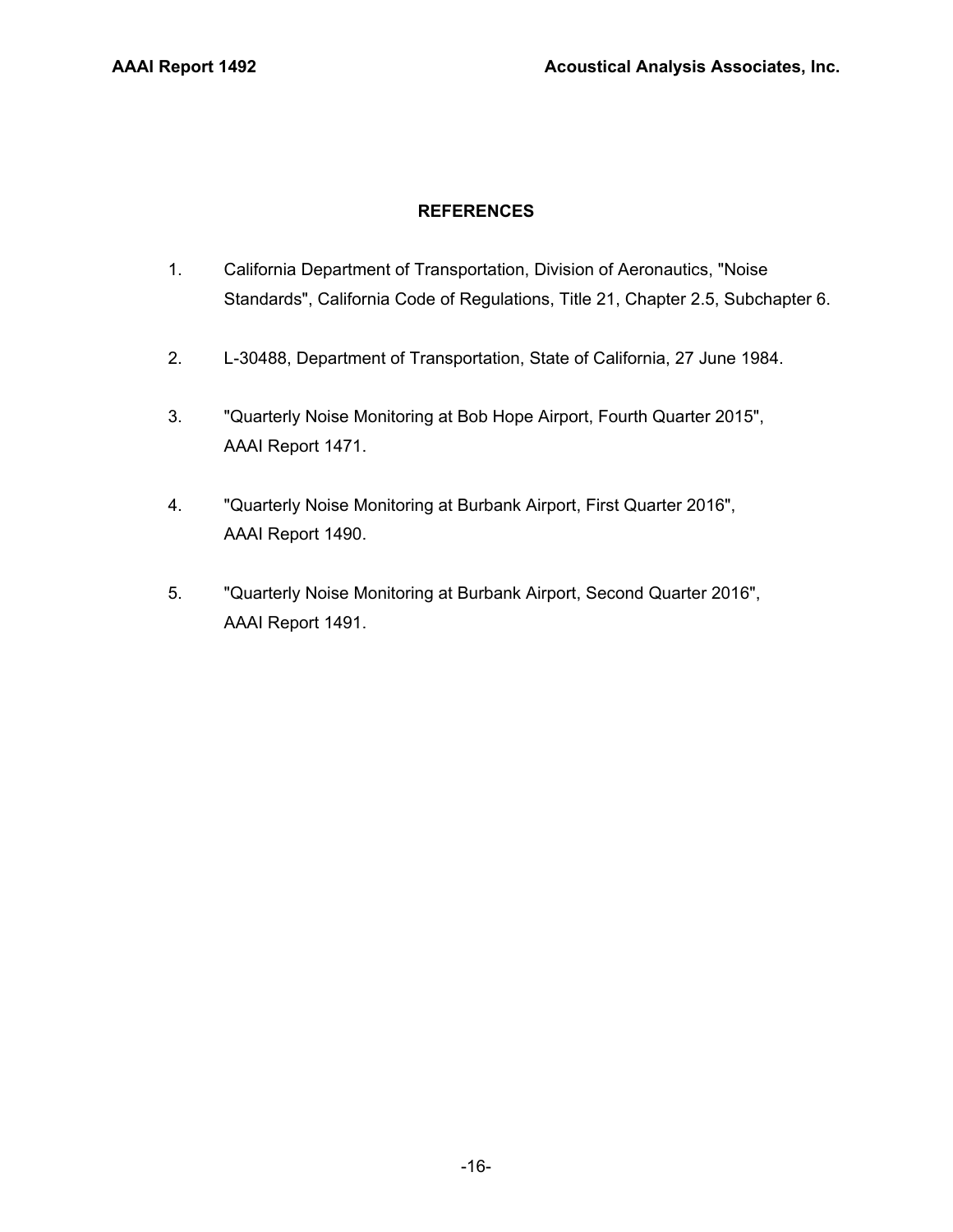#### **REFERENCES**

- 1. California Department of Transportation, Division of Aeronautics, "Noise Standards", California Code of Regulations, Title 21, Chapter 2.5, Subchapter 6.
- 2. L-30488, Department of Transportation, State of California, 27 June 1984.
- 3. "Quarterly Noise Monitoring at Bob Hope Airport, Fourth Quarter 2015", AAAI Report 1471.
- 4. "Quarterly Noise Monitoring at Burbank Airport, First Quarter 2016", AAAI Report 1490.
- 5. "Quarterly Noise Monitoring at Burbank Airport, Second Quarter 2016", AAAI Report 1491.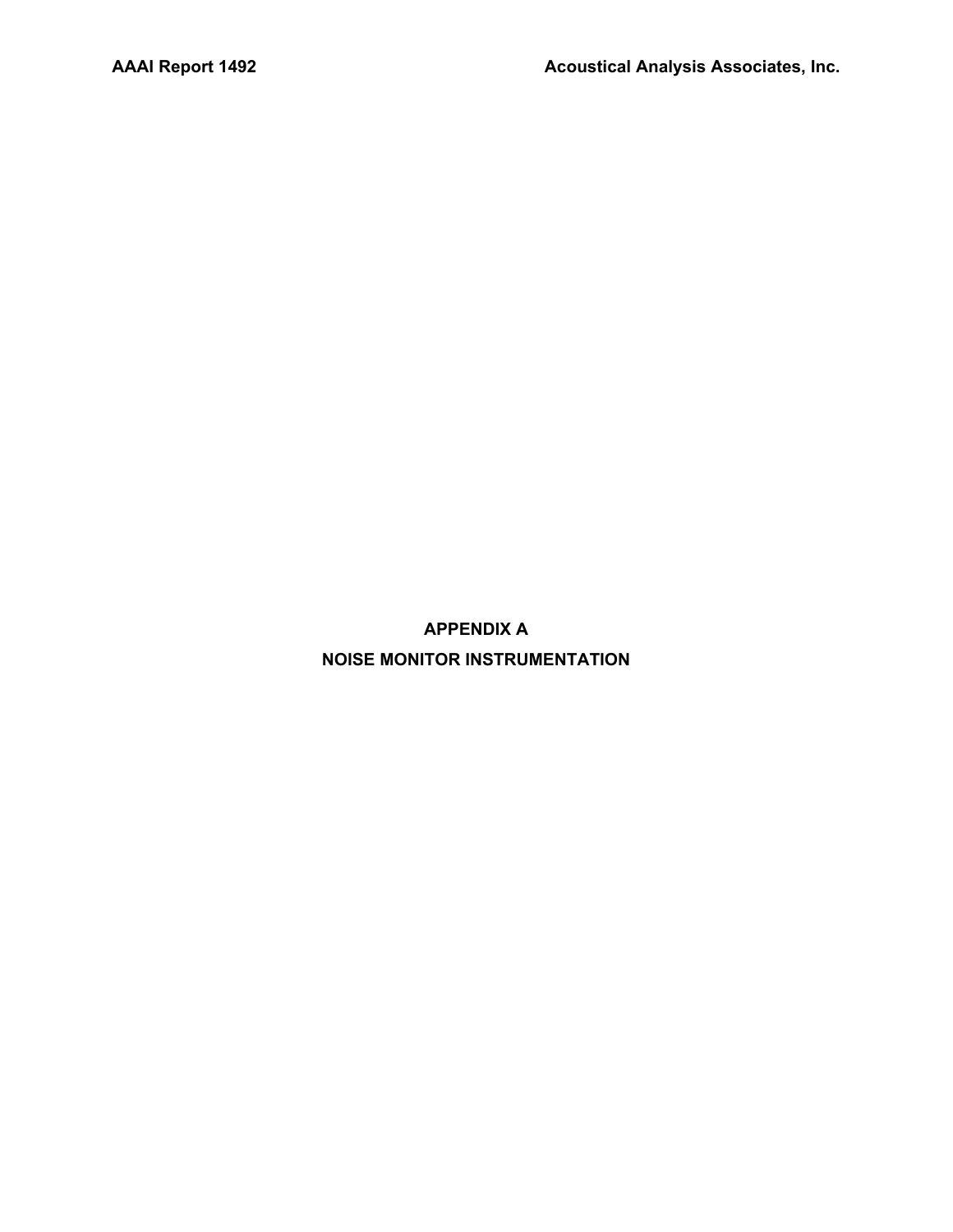**APPENDIX A NOISE MONITOR INSTRUMENTATION**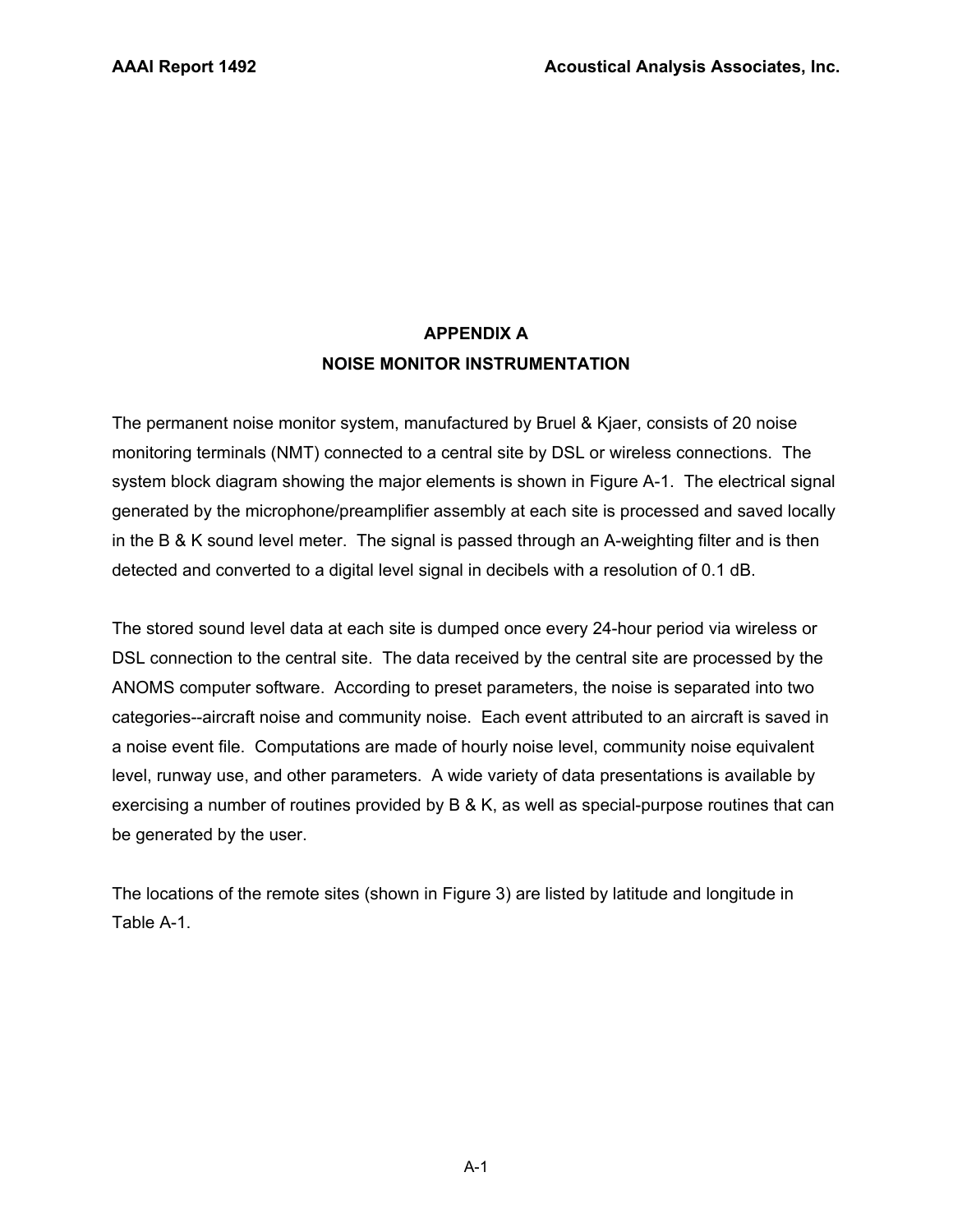## **APPENDIX A NOISE MONITOR INSTRUMENTATION**

The permanent noise monitor system, manufactured by Bruel & Kjaer, consists of 20 noise monitoring terminals (NMT) connected to a central site by DSL or wireless connections. The system block diagram showing the major elements is shown in Figure A-1. The electrical signal generated by the microphone/preamplifier assembly at each site is processed and saved locally in the B & K sound level meter. The signal is passed through an A-weighting filter and is then detected and converted to a digital level signal in decibels with a resolution of 0.1 dB.

The stored sound level data at each site is dumped once every 24-hour period via wireless or DSL connection to the central site. The data received by the central site are processed by the ANOMS computer software. According to preset parameters, the noise is separated into two categories--aircraft noise and community noise. Each event attributed to an aircraft is saved in a noise event file. Computations are made of hourly noise level, community noise equivalent level, runway use, and other parameters. A wide variety of data presentations is available by exercising a number of routines provided by B & K, as well as special-purpose routines that can be generated by the user.

The locations of the remote sites (shown in Figure 3) are listed by latitude and longitude in Table A-1.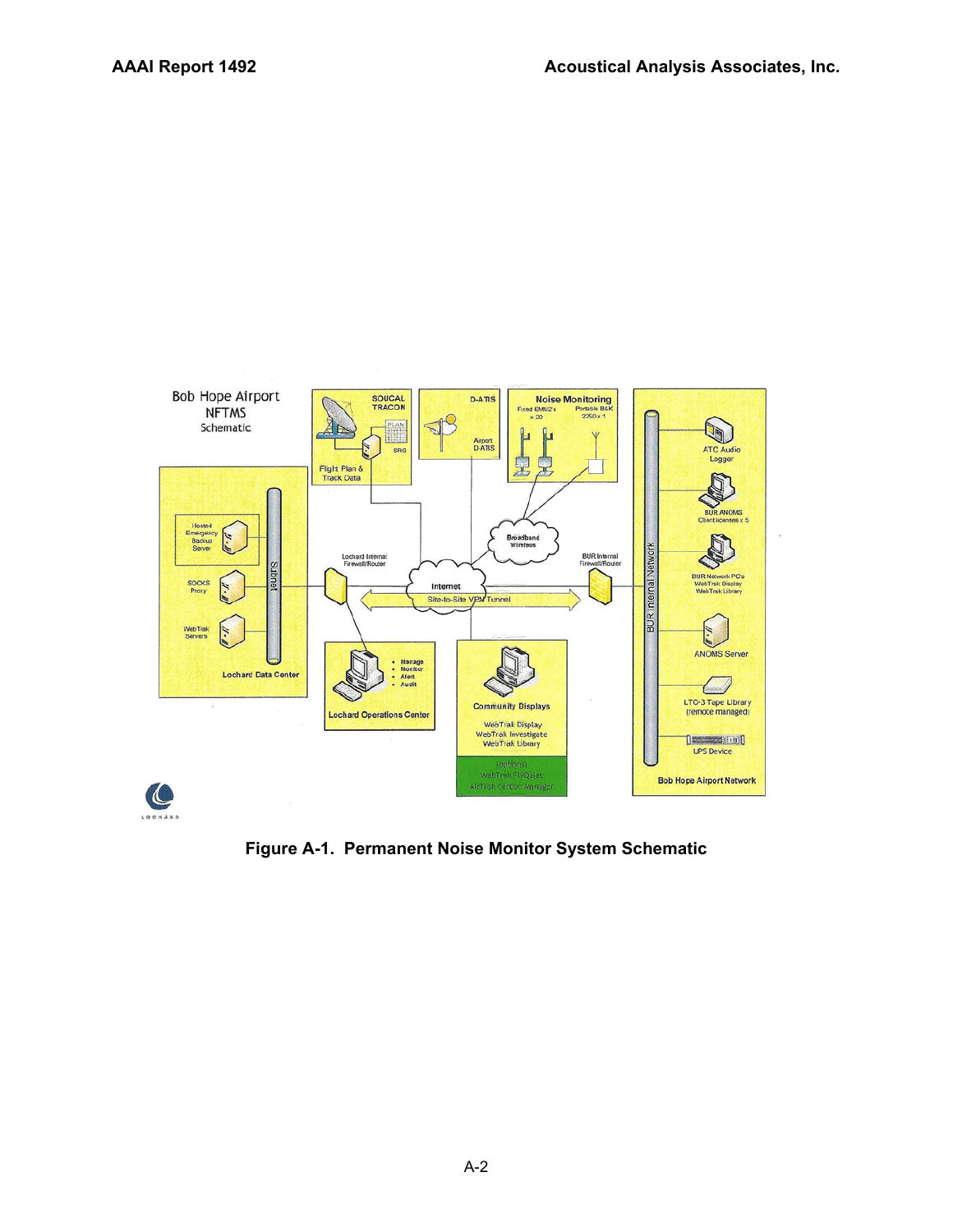

**Figure A-1. Permanent Noise Monitor System Schematic**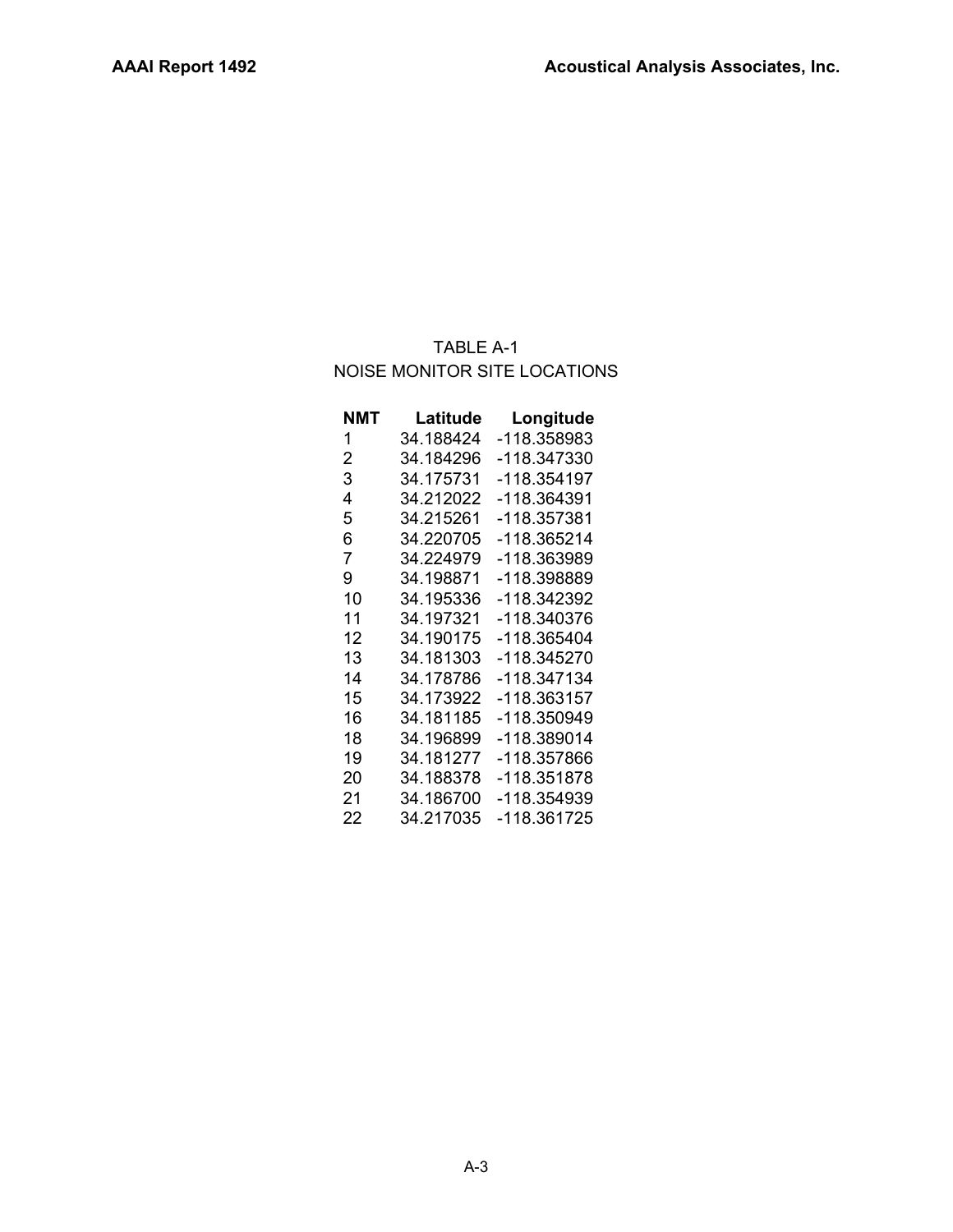## TABLE A-1 NOISE MONITOR SITE LOCATIONS

| NMT | Latitude  | Longitude   |
|-----|-----------|-------------|
| 1   | 34.188424 | -118.358983 |
| 2   | 34.184296 | -118.347330 |
| 3   | 34.175731 | -118.354197 |
| 4   | 34.212022 | -118.364391 |
| 5   | 34.215261 | -118.357381 |
| 6   | 34.220705 | -118.365214 |
| 7   | 34.224979 | -118.363989 |
| 9   | 34.198871 | -118.398889 |
| 10  | 34.195336 | -118.342392 |
| 11  | 34.197321 | -118.340376 |
| 12  | 34.190175 | -118.365404 |
| 13  | 34.181303 | -118.345270 |
| 14  | 34.178786 | -118.347134 |
| 15  | 34.173922 | -118.363157 |
| 16  | 34.181185 | -118.350949 |
| 18  | 34.196899 | -118.389014 |
| 19  | 34.181277 | -118.357866 |
| 20  | 34.188378 | -118.351878 |
| 21  | 34.186700 | -118.354939 |
| 22  | 34.217035 | -118.361725 |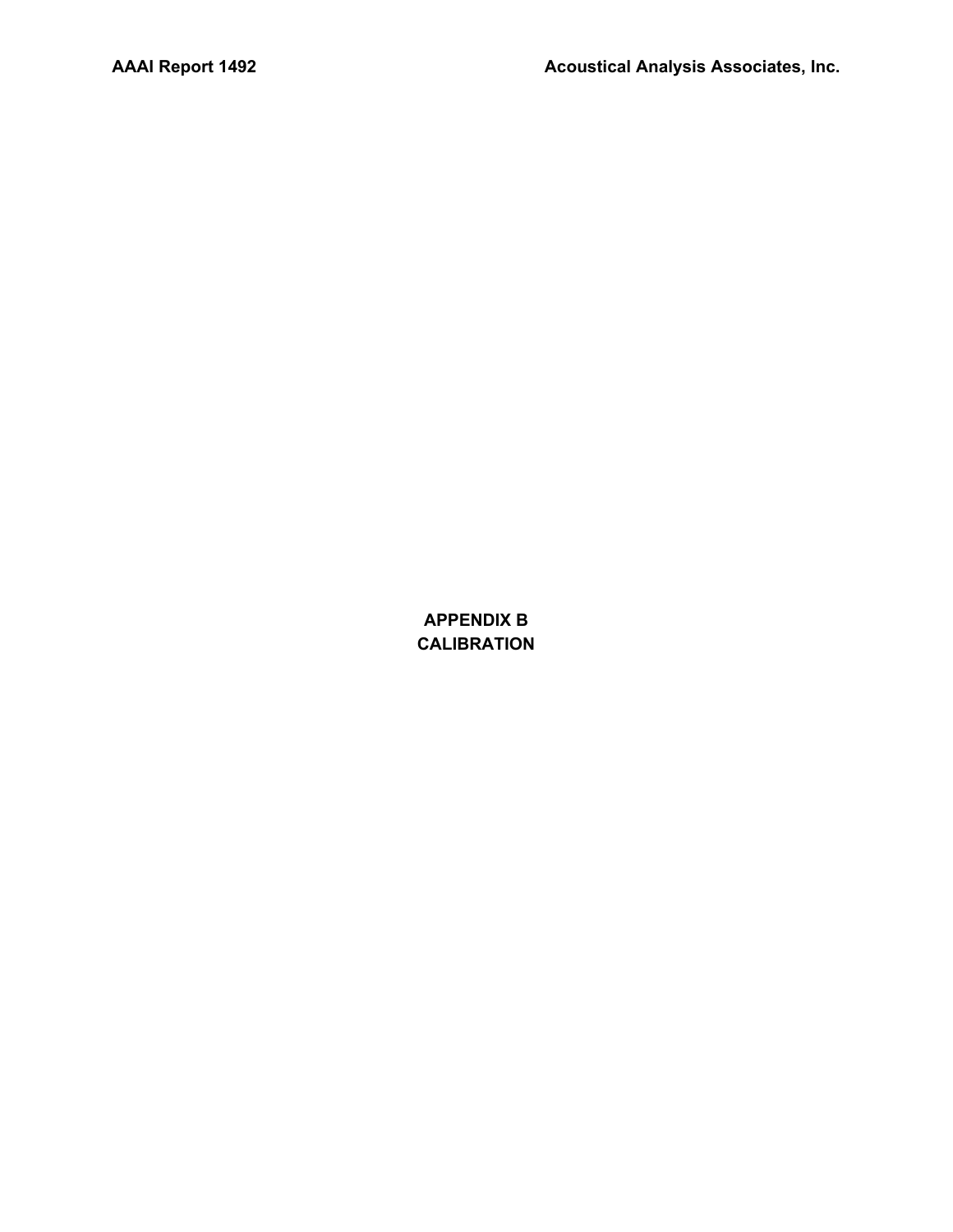**APPENDIX B CALIBRATION**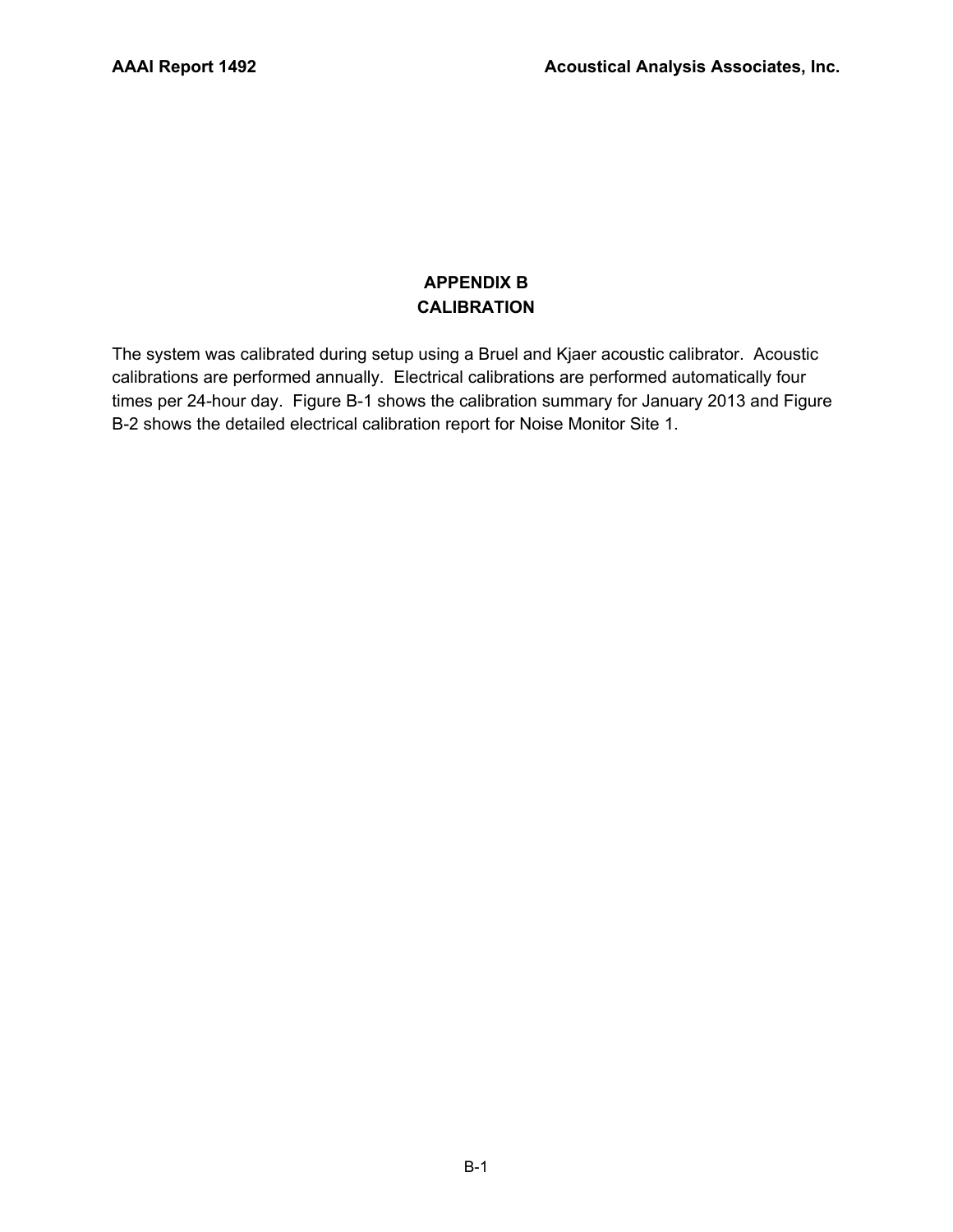## **APPENDIX B CALIBRATION**

The system was calibrated during setup using a Bruel and Kjaer acoustic calibrator. Acoustic calibrations are performed annually. Electrical calibrations are performed automatically four times per 24-hour day. Figure B-1 shows the calibration summary for January 2013 and Figure B-2 shows the detailed electrical calibration report for Noise Monitor Site 1.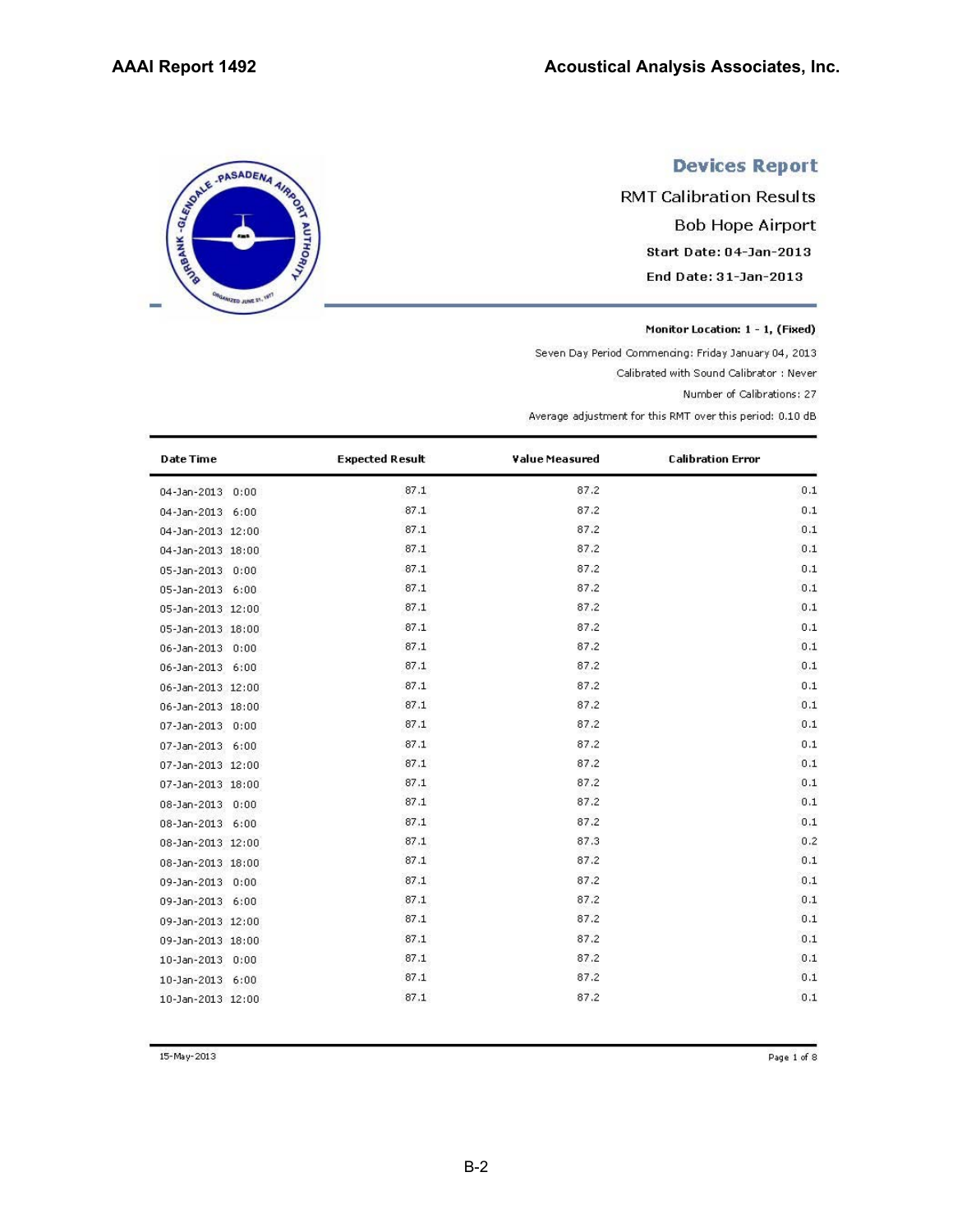SERIE - PASADENA AIRING

ED JUNE 21

# **Devices Report**

**RMT Calibration Results Bob Hope Airport** Start Date: 04-Jan-2013 End Date: 31-Jan-2013

Monitor Location: 1 - 1, (Fixed)

Seven Day Period Commencing: Friday January 04, 2013

Calibrated with Sound Calibrator : Never

Number of Calibrations: 27

Average adjustment for this RMT over this period: 0.10 dB

| <b>Date Time</b>  | <b>Expected Result</b> | Value Measured | <b>Calibration Error</b> |  |
|-------------------|------------------------|----------------|--------------------------|--|
| 04-Jan-2013 0:00  | 87.1                   | 87.2           | 0.1                      |  |
| 04-Jan-2013 6:00  | 87.1                   | 87.2           | 0.1                      |  |
| 04-Jan-2013 12:00 | 87.1                   | 87.2           | 0.1                      |  |
| 04-Jan-2013 18:00 | 87.1                   | 87.2           | 0.1                      |  |
| 05-Jan-2013 0:00  | 87.1                   | 87.2           | 0.1                      |  |
| 05-Jan-2013 6:00  | 87.1                   | 87.2           | 0.1                      |  |
| 05-Jan-2013 12:00 | 87.1                   | 87.2           | 0.1                      |  |
| 05-Jan-2013 18:00 | 87.1                   | 87.2           | 0.1                      |  |
| 06-Jan-2013 0:00  | 87.1                   | 87.2           | 0.1                      |  |
| 06-Jan-2013 6:00  | 87.1                   | 87.2           | 0.1                      |  |
| 06-Jan-2013 12:00 | 87.1                   | 87.2           | 0.1                      |  |
| 06-Jan-2013 18:00 | 87.1                   | 87.2           | 0.1                      |  |
| 07-Jan-2013 0:00  | 87.1                   | 87.2           | 0.1                      |  |
| 07-Jan-2013 6:00  | 87.1                   | 87.2           | 0.1                      |  |
| 07-Jan-2013 12:00 | 87.1                   | 87.2           | 0.1                      |  |
| 07-Jan-2013 18:00 | 87.1                   | 87.2           | 0.1                      |  |
| 08-Jan-2013 0:00  | 87.1                   | 87.2           | 0.1                      |  |
| 08-Jan-2013 6:00  | 87.1                   | 87.2           | 0.1                      |  |
| 08-Jan-2013 12:00 | 87.1                   | 87.3           | 0.2                      |  |
| 08-Jan-2013 18:00 | 87.1                   | 87.2           | 0.1                      |  |
| 09-Jan-2013 0:00  | 87.1                   | 87.2           | 0.1                      |  |
| 09-Jan-2013 6:00  | 87.1                   | 87.2           | 0.1                      |  |
| 09-Jan-2013 12:00 | 87.1                   | 87.2           | 0.1                      |  |
| 09-Jan-2013 18:00 | 87.1                   | 87.2           | 0.1                      |  |
| 10-Jan-2013 0:00  | 87.1                   | 87.2           | 0.1                      |  |
| 10-Jan-2013 6:00  | 87.1                   | 87.2           | 0.1                      |  |
| 10-Jan-2013 12:00 | 87.1                   | 87.2           | 0.1                      |  |

15-May-2013

Page 1 of 8